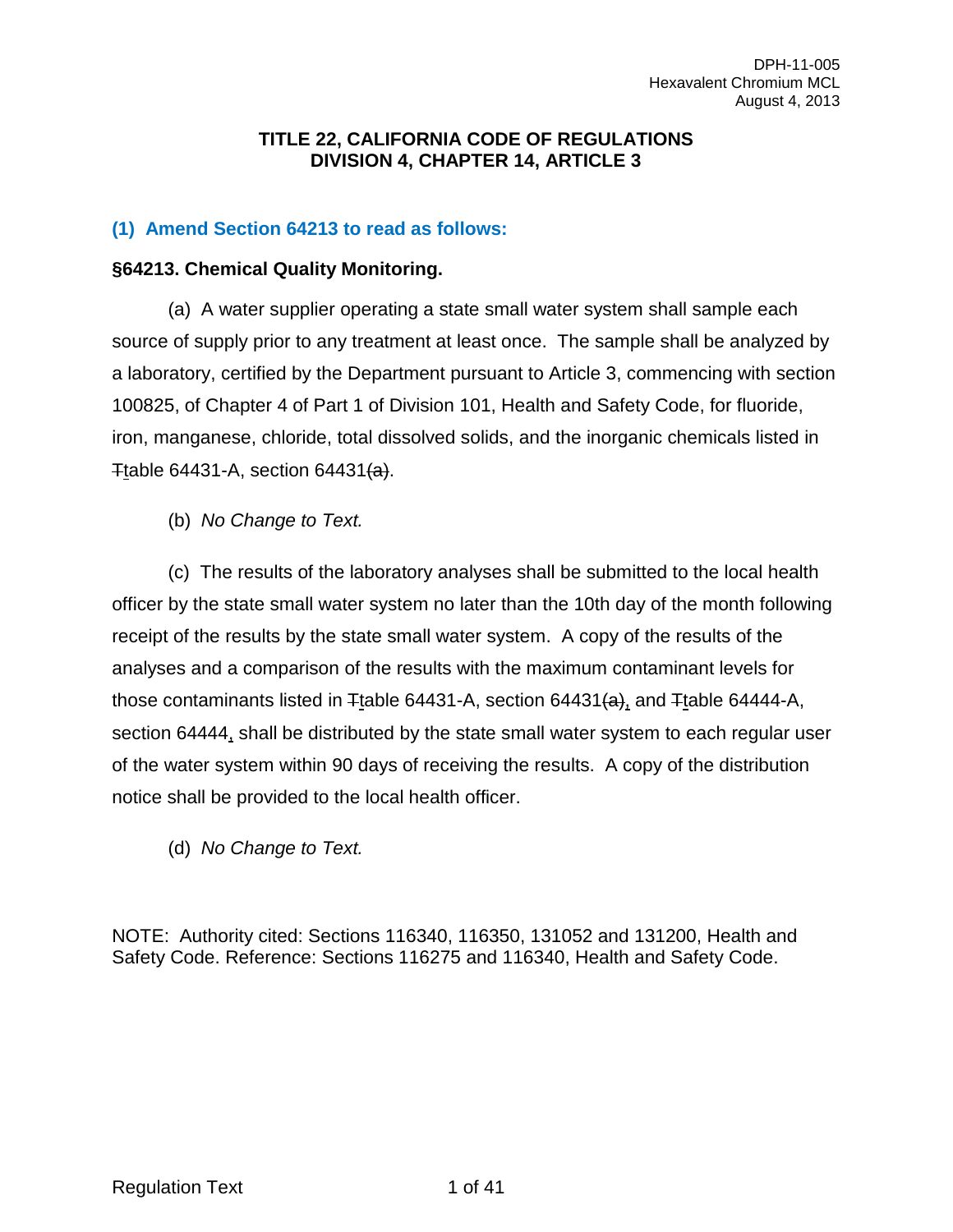#### **TITLE 22, CALIFORNIA CODE OF REGULATIONS DIVISION 4, CHAPTER 15, ARTICLE 4**

#### **(2) Amend Section 64431 to read as follows:**

#### **§64431. Maximum Contaminant Levels – Inorganic Chemicals.**

 $(a)$ -Public water systems shall comply with the primary MCLs in  $F$ table 64431-A as specified in this article.

#### **Table 64431-A**

#### **Maximum Contaminant Levels**

#### **Inorganic Chemicals**

| Chemical                            | Maximum Contaminant Level, mg/L |
|-------------------------------------|---------------------------------|
| Aluminum                            | 1.                              |
| Antimony                            | 0.006                           |
| Arsenic                             | 0.010                           |
| Asbestos                            | 7 MFL*                          |
| <b>Barium</b>                       | 1.                              |
| Beryllium                           | 0.004                           |
| Cadmium                             | 0.005                           |
| Chromium                            | 0.05                            |
| Cyanide                             | 0.15                            |
| Fluoride                            | 2.0                             |
| <b>Hexavalent chromium</b>          | 0.010                           |
| Mercury                             | 0.002                           |
| <b>Nickel</b>                       | 0.1                             |
| Nitrate (as NO3)                    | 45.                             |
| Nitrate + Nitrite (sum as nitrogen) | 10.                             |
| Nitrite (as nitrogen)               | 1.                              |
| Perchlorate                         | 0.006                           |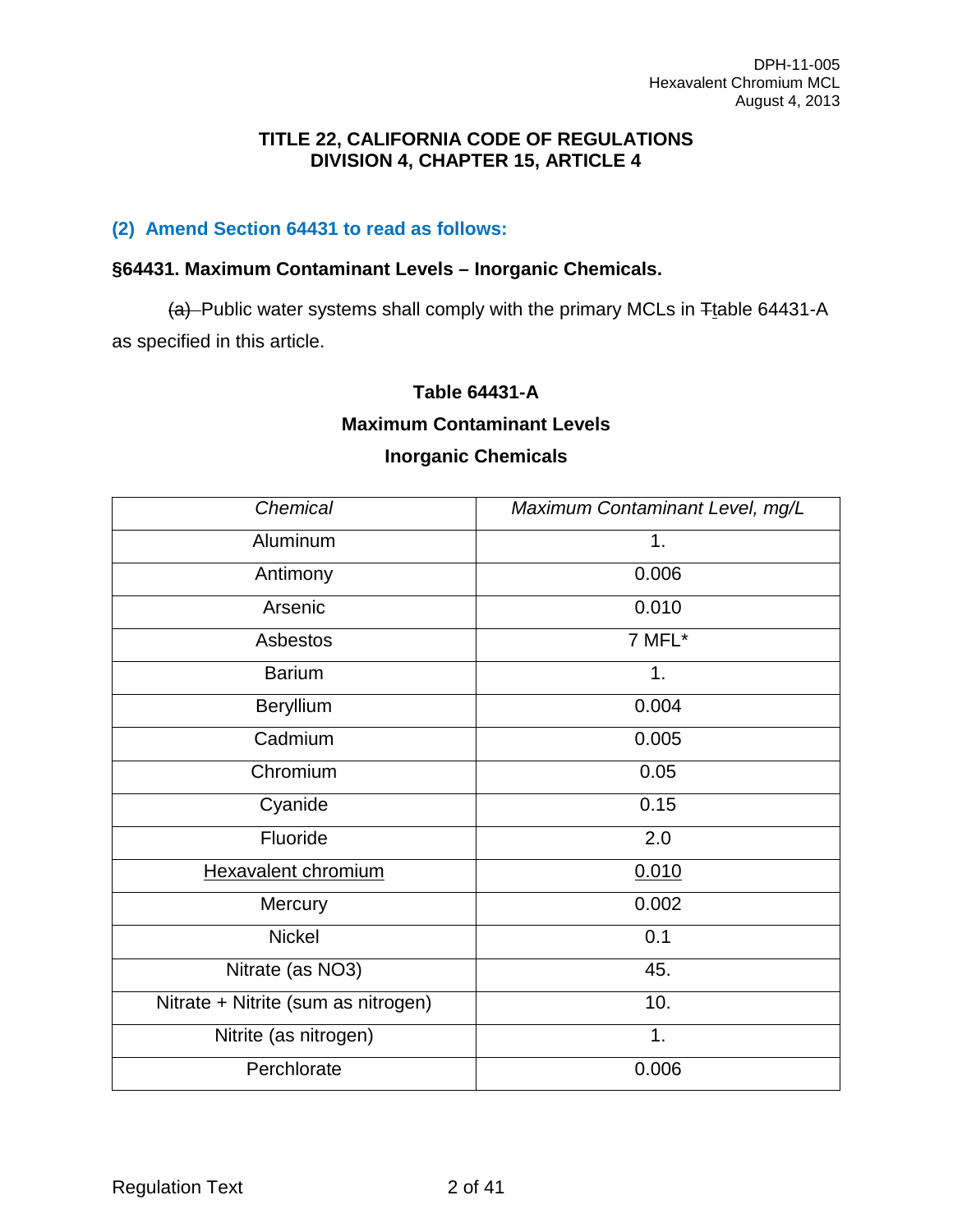| Selenium | 0.05  |
|----------|-------|
| Thallium | 0.002 |

\*MFL = million fibers per liter; MCL for fibers exceeding 10 um in length.

NOTE: Authority cited: Sections 116293(b), 116350, 116365, 116365.5, 116375, 131052 and 131200, Health and Safety Code. Reference: Sections 116365, 116365.5, and 116470, 131050 and 131051, Health and Safety Code.

#### **(3) Amend Section 64432 to read as follows:**

#### **§64432. Monitoring and Compliance – Inorganic Chemicals.**

(a) All public water systems shall monitor to determine compliance with the nitrate and nitrite MCLs in Ttable 64431-A, pursuant to subsections (d) through (f) and Ssection 64432.1. All community and nontransient-noncommunity water systems shall monitor to determine compliance with the perchlorate MCL, pursuant to subsections (d), (e), (l), and Ssection 64432.3. All community and nontransient-noncommunity water systems shall also monitor to determine compliance with the other MCLs in Ttable 64431-A, pursuant to subsections (b) through (o) and, for asbestos, Ssection 64432.2. Monitoring shall be conducted in the year designated by the Department of each compliance period beginning with the compliance period starting January 1, 1993.

(b) Unless directed otherwise by the Department, each community and nontransient-noncommunity water system shall initiate monitoring for an inorganic chemical within six months following the effective date of the regulation establishing the MCL for the chemical and the addition of the chemical to  $\pm$ table 64431-A.

(1) If otherwise performed in accordance with this section, groundwater monitoring for an inorganic chemical performed no more than two years prior to the effective date of the regulation establishing the MCL may be used to satisfy the requirement for initiating monitoring within six months following such effective date.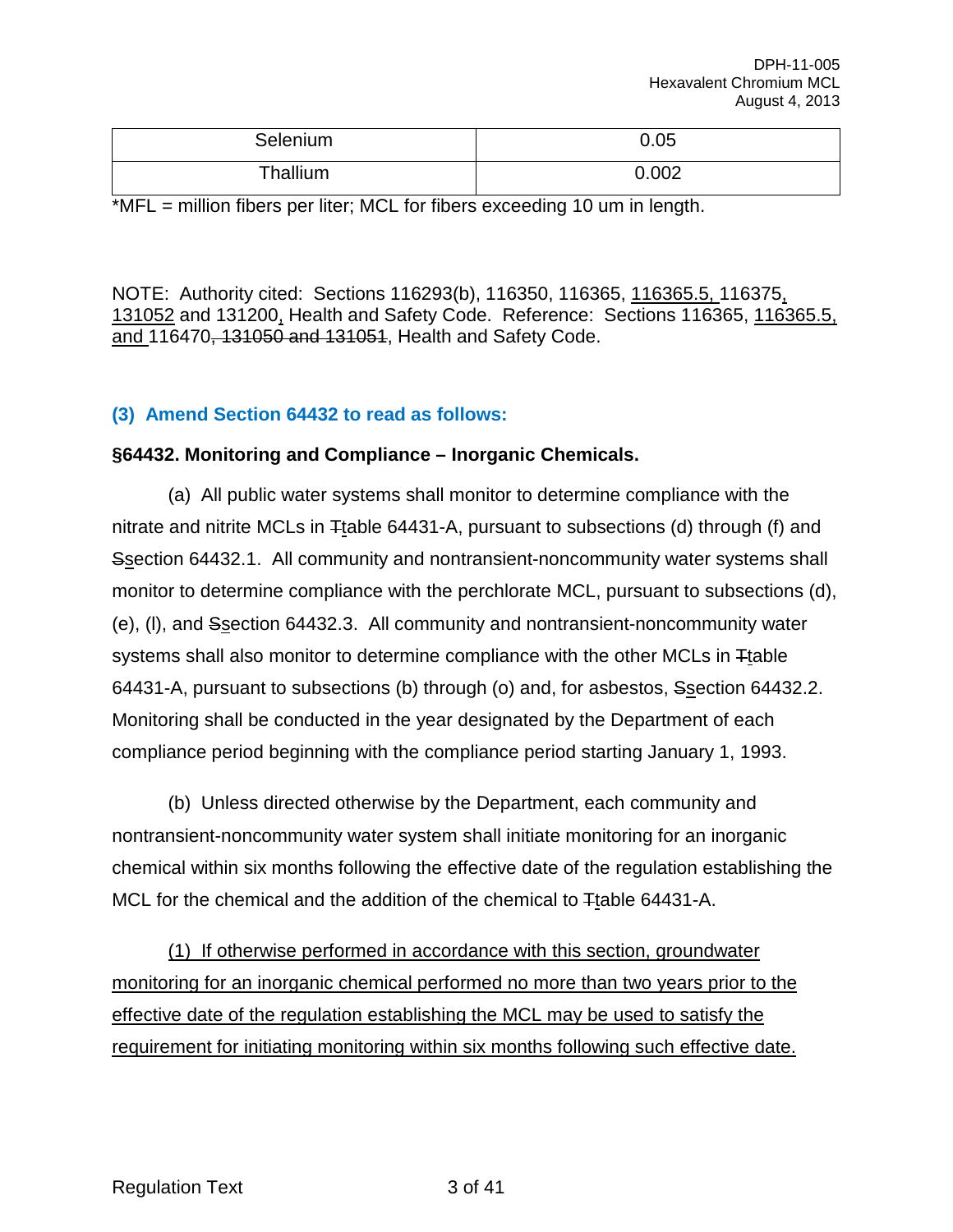(2) For routine monitoring required in subsection (c), chromium monitoring may be used in lieu of hexavalent chromium monitoring if the chromium results are less than the chromium DLR set forth in table 64432-A.

(c) Unless more frequent monitoring is required pursuant to this chapter, the frequency of monitoring for the inorganic chemicals listed in Ttable 64431-A, except for asbestos, nitrate/nitrite, and perchlorate, shall be as follows:

(1) Each compliance period, all community and nontransient-noncommunity systems using groundwater shall monitor once during the year designated by the Department. The Department will designate the year based on historical monitoring frequency and laboratory capacity. All community and nontransient-noncommunity systems using approved surface water shall monitor annually. All systems monitoring at distribution entry points which have combined surface and groundwater sources shall monitor annually.

(2) Quarterly samples shall be collected and analyzed for any chemical if analyses of such samples indicate a continuous or persistent trend toward higher levels of that chemical, based on an evaluation of previous data.

(d) For the purposes of Ssections 64432, 64432.1, 64432.2, and 64432.3, detection shall be defined by the detection limits for purposes of reporting (DLRs) in Ttable 64432-A.

#### **Table 64432-A**

## **Detection Limits for Purposes of Reporting (DLRs) for Regulated Inorganic Chemicals**

| Chemical | Detection Limit for Purposes of Reporting (DLR) |
|----------|-------------------------------------------------|
|          | (mg/L)                                          |
| Aluminum | 0.05                                            |
| Antimony | 0.006                                           |
| Arsenic  | 0.002                                           |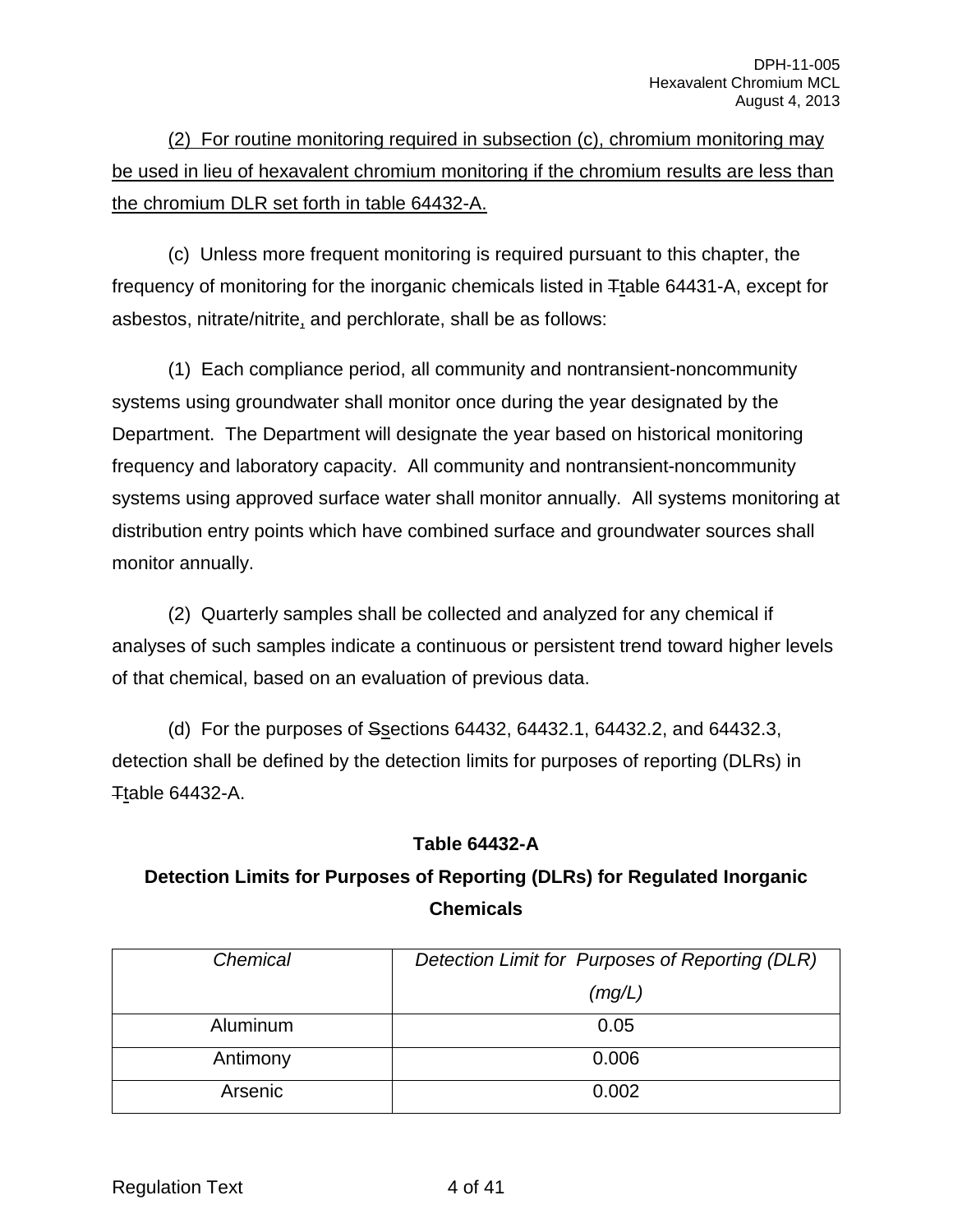| Asbestos              | 0.2 MFL>10um* |
|-----------------------|---------------|
| <b>Barium</b>         | 0.1           |
| Beryllium             | 0.001         |
| Cadmium               | 0.001         |
| Chromium              | 0.01          |
| Cyanide               | 0.1           |
| Fluoride              | 0.1           |
| Hexavalent chromium   | 0.001         |
| Mercury               | 0.001         |
| <b>Nickel</b>         | 0.01          |
| Nitrate (as NO3)      | 2.            |
| Nitrite (as nitrogen) | 0.4           |
| Perchlorate           | 0.004         |
| Selenium              | 0.005         |
| Thallium              | 0.001         |

\* MFL=million fibers per liter; DLR for fibers exceeding 10 um in length.

(e) Samples shall be collected from each water source or a supplier may collect a minimum of one sample at every entry point to the distribution system which is representative of each source after treatment. The system shall collect each sample at the same sampling site, unless a change is approved by the Department.

(f) A water system may request approval from the Department to composite samples from up to five sampling sites, provided that the number of sites to be composited is less than the ratio of the MCL to the DLR. Approval will be based on a review of three years of historical data, well construction and aquifer information for groundwater, and intake location, similarity of sources, and watershed characteristics for surface water. Compositing shall be done in the laboratory.

(1) Systems serving more than 3,300 persons shall composite only from sampling sites within a single system. Systems serving 3,300 persons or less may composite among different systems up to the 5-sample limit.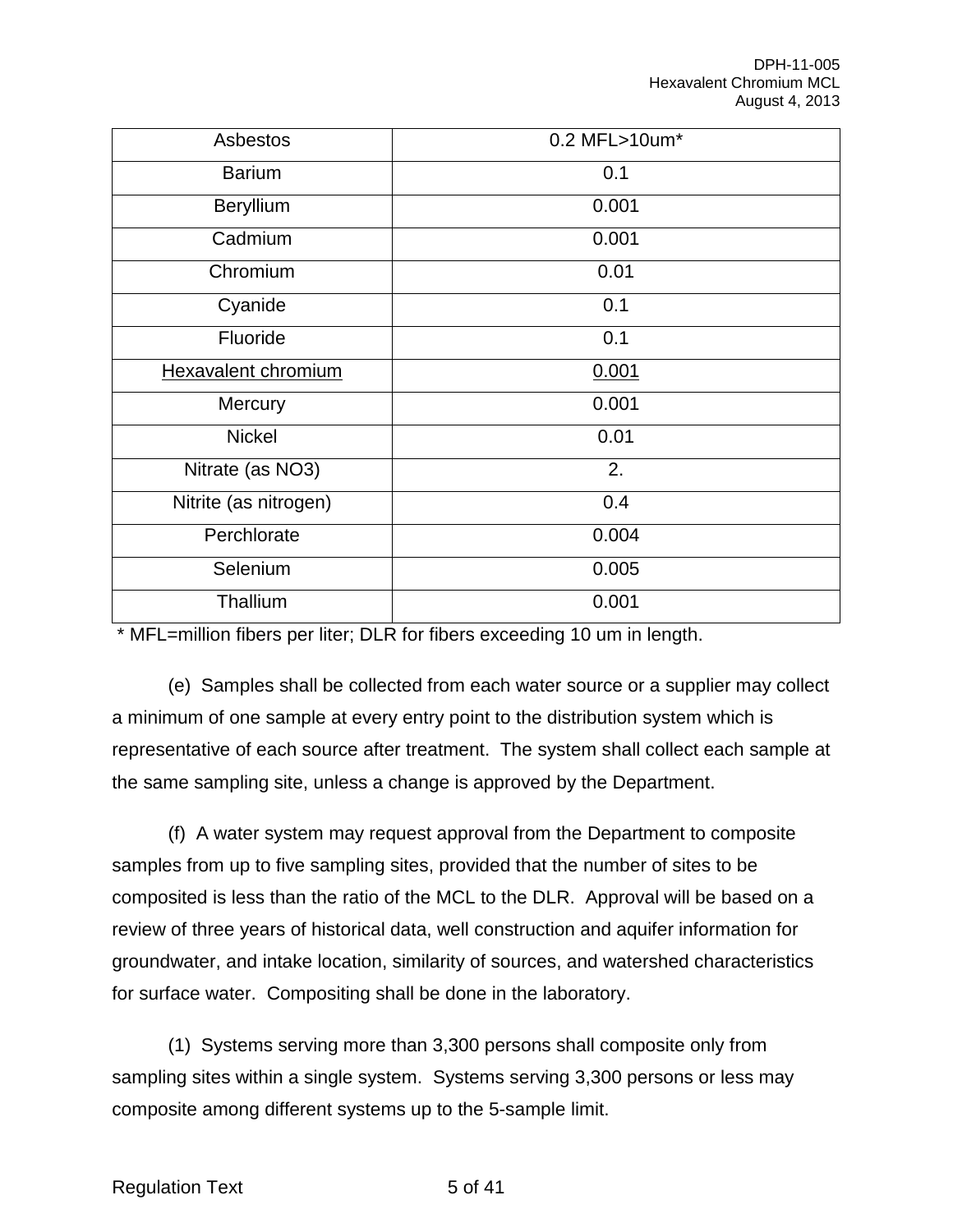(2) If any inorganic chemical is detected in the composite sample at a level equal to or greater than one fifth of the MCL, a follow-up sample shall be analyzed within 14 days from each sampling site included in the composite for the contaminants which exceeded the one-fifth-MCL level. If available, duplicates of the original sample taken from each sampling site used in the composite may be used instead of resampling; the analytical results shall be reported within 14 days. The water supplier may collect up to two additional samples each from one or more of the sources to confirm the result(s).

(3) Compliance for each site shall be determined on the basis of the individual follow-up samples, or on the average of the follow-up and confirmation sample(s) if the supplier collects confirmation sample(s) for each detection.

(g) If the level of any inorganic chemical, except for nitrate, nitrite, nitrate plus nitrite, or perchlorate, exceeds the MCL, the water supplier shall do one of the following:

(1) Inform the Department within 48 hours and monitor quarterly beginning in the next quarter after the exceedance occurred; or

(2) Inform the Department within seven days from the receipt of the analysis and, as confirmation, collect one additional sample within 14 days from receipt of the analysis. If the average of the two samples collected exceeds the MCL, this information shall be reported to the Department within 48 hours and the water supplier shall monitor quarterly beginning in the next quarter after the exceedance occurred.

(h) If the concentration of an inorganic chemical exceeds ten times the MCL, within 48 hours of receipt of the result the water supplier shall notify the Department and resample as confirmation. The water supplier shall notify the Department of the result(s) of the confirmation sample(s) within 24 hours of receipt of the confirmation result(s).

(1) If the average concentration of the original and confirmation sample(s) is less than or equal to ten times the MCL, the water supplier shall monitor quarterly beginning in the quarter following the quarter in which the exceedance occurred.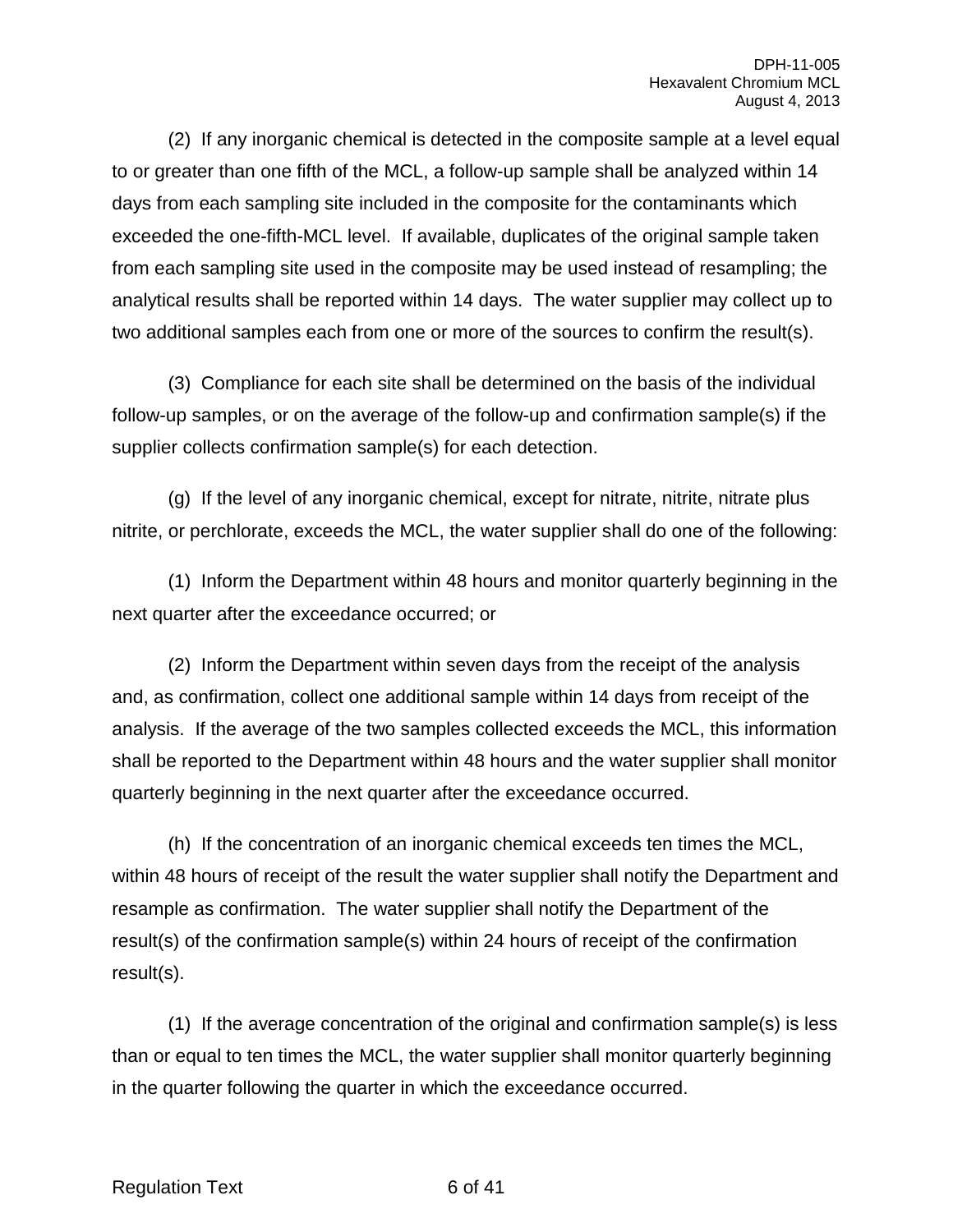(2) If the average concentration of the original and confirmation sample(s) exceeds ten times the MCL, the water supplier shall, if directed by the Department;

(A) iImmediately discontinue use of the contaminated water source; and

 $(B)$  nNot return the source to service without written approval from the Department.

(i) Compliance with the MCLs shall be determined by a running annual average; if any one sample would cause the annual average to exceed the MCL, the system is immediately in violation. If a system takes more than one sample in a quarter, the average of all the results for that quarter shall be used when calculating the running annual average. If a system fails to complete four consecutive quarters of monitoring, the running annual average shall be based on an average of the available data.

(j) If a system using groundwater has collected a minimum of two quarterly samples or a system using approved surface water has collected a minimum of four quarterly samples and the sample results have been below the MCL, the system may apply to the Department for a reduction in monitoring frequency.

(k) Water quality data collected prior to January 1, 1990, and/or data collected in a manner inconsistent with this section shall not be used in the determination of compliance with the monitoring requirements for inorganic chemicals.

(l) Water quality data collected in compliance with the monitoring requirements of this section by a wholesaler providing water to a public water system shall be acceptable for use by that system for compliance with the monitoring requirements of this section.

(m) A water system may apply to the Department for a waiver from the monitoring frequencies specified in paragraphsubsection  $(c)(1)$  of this section, if the system has conducted at least three rounds of monitoring (three periods for groundwater sources or three years for approved surface water sources) and all previous analytical results are less than the MCL. The water system shall specify the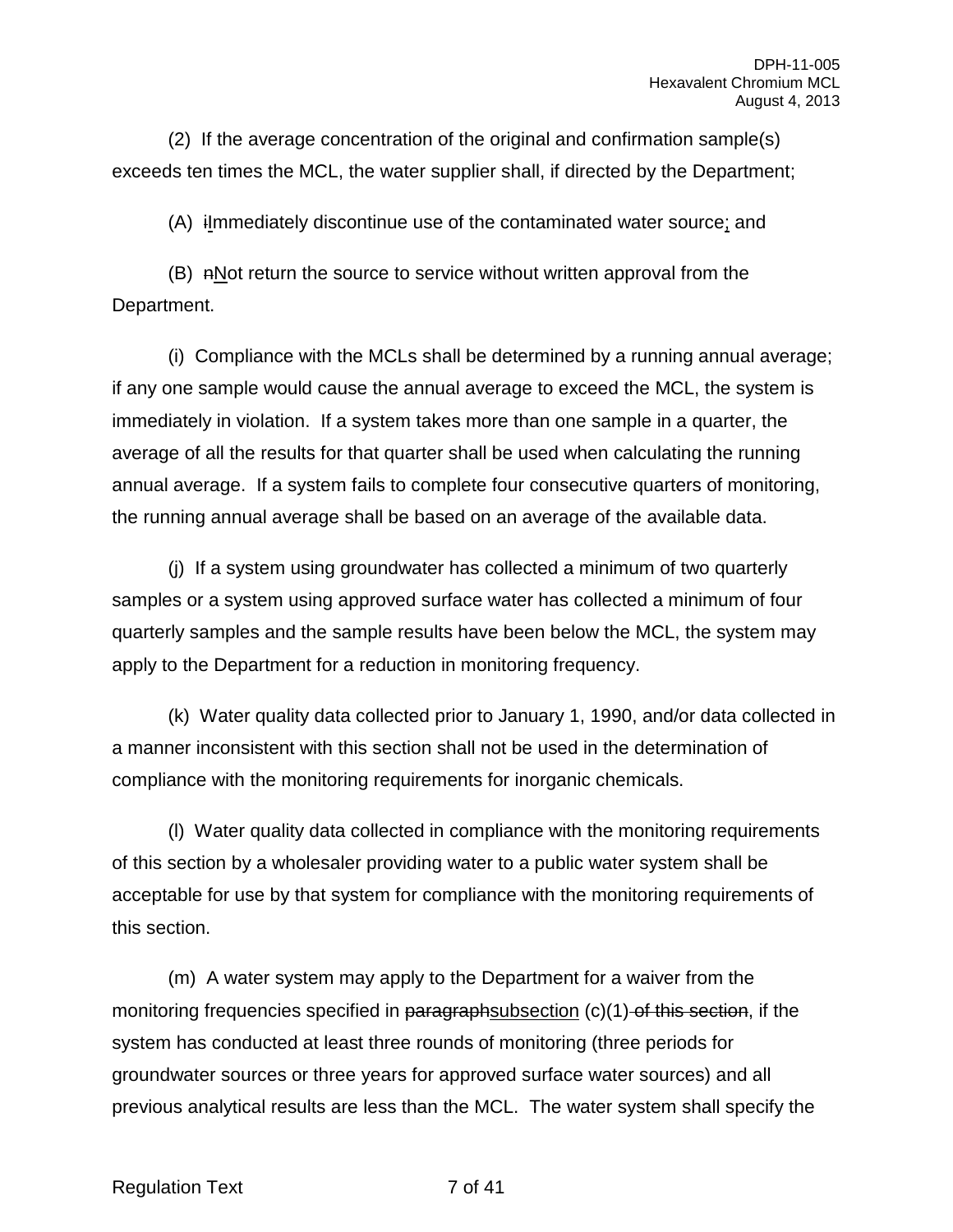basis for its request. If granted a waiver, a system shall collect a minimum of one sample per source while the waiver is in effect and the term of the waiver shall not exceed one compliance cycle (i.e., nine years).

(n) A water system may be eligible for a waiver from the monitoring frequencies for cyanide specified in paragraphsubsection  $(c)(1)$  of this section without any prior monitoring if it is able to document that it is not vulnerable to cyanide contamination pursuant to the requirements in section 64445(d)(1) or (d)(2).

(o) Transient-noncommunity water systems shall monitor for the inorganic chemicals in  $T$ table 64431-A as follows:

(1) All sources shall be monitored at least once for fluoride; and

(2) Surface water sources for parks and other facilities with an average daily population use of more than 1,000 people and/or which are determined to be subject to potential contamination based on a sanitary survey shall be monitored at the same frequency as community water systems.

(p) A community or nontransient-noncommunity water system that provides disinfection shall, if directed by the Department based on the water system's operations and the extent to which the system's chromium source monitoring results exceed 0.010 mg/L, conduct a Department-approved distribution system chromium speciation study. The study shall include, but not be limited to, quarterly monitoring of chromium, hexavalent chromium, and water quality parameters affecting speciation.

NOTE: Authority cited: Sections 116293(b), 116350, 116375, 131052 and 131200, Health and Safety Code. Reference: Sections 116385, 131050 and 131051, Health and Safety Code.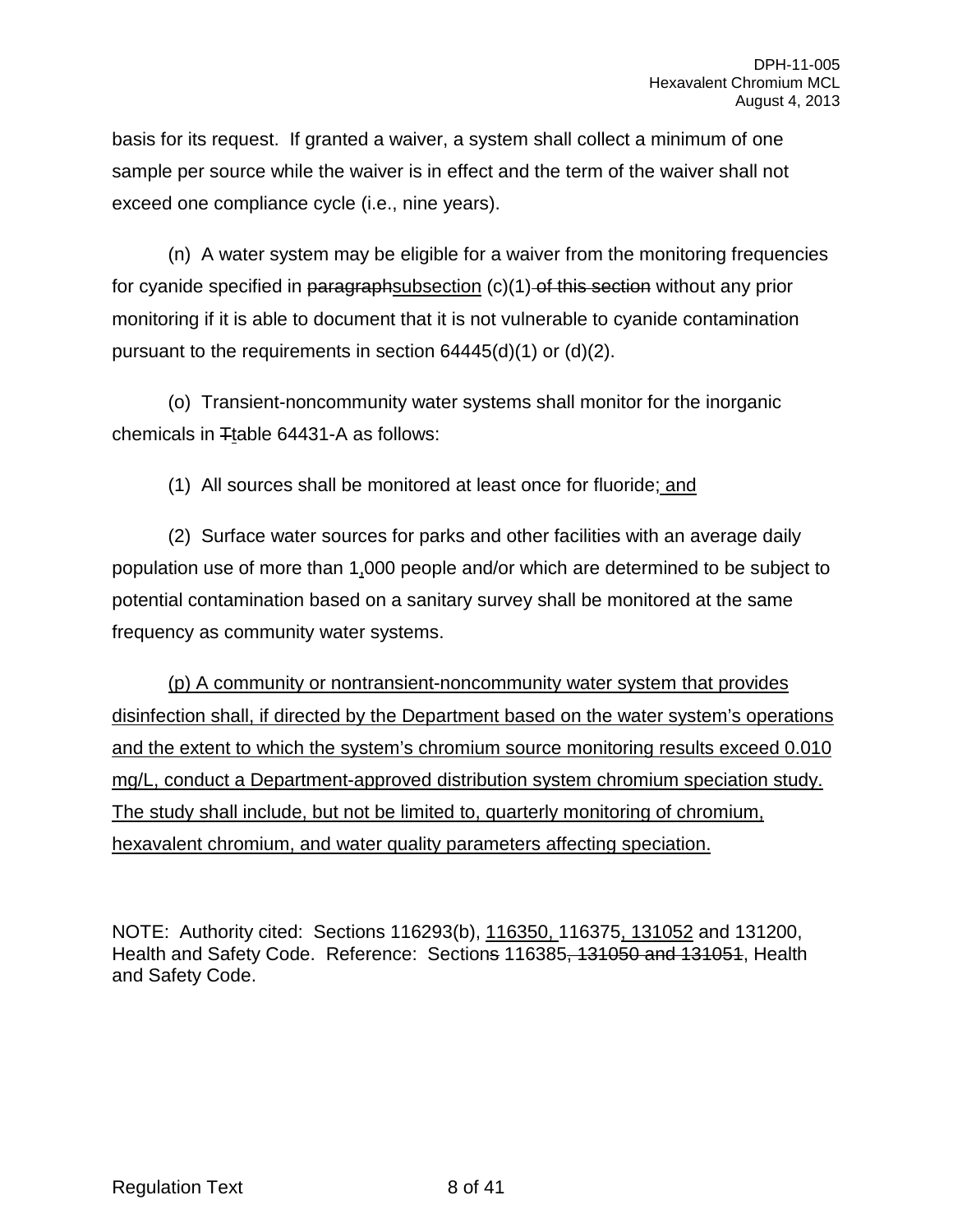#### **TITLE 22, CALIFORNIA CODE OF REGULATIONS DIVISION 4, CHAPTER 15, ARTICLE 12**

#### **(4) Amend Section 64447.2 to read as follows:**

#### **§64447.2. Best Available Technologies (BAT) – Inorganic Chemicals.**

The technologies listed in Ttable 64447.2-A are the best available technology, treatment techniques, or other means available for achieving compliance with the MCLs in Ttable 64431-A for inorganic chemicals.

#### **Table 64447.2-A**

## **Best Available Technologies (BATs) Inorganic Chemicals**

| Chemical                   | <b>Best Available Technologies</b> |
|----------------------------|------------------------------------|
|                            | (BATs)                             |
|                            |                                    |
| Aluminum                   | 10                                 |
| Antimony                   | 2, 7                               |
| Arsenic                    | 1, 2, 5, 6, 7, 9, 13               |
| Asbestos                   | 2, 3, 8                            |
| <b>Barium</b>              | 5, 6, 7, 9                         |
| <b>Beryllium</b>           | 1, 2, 5, 6, 7                      |
| Cadmium                    | 2, 5, 6, 7                         |
| Chromium                   | 2, 5, $6^{\circ}$ , 7              |
| Cyanide                    | 5, 7, 11                           |
| Fluoride                   | 1                                  |
| <b>Hexavalent chromium</b> | $2^d$ , 5, 7                       |
| Mercury                    | $2^b$ , 4, $6^b$ , $7^b$           |
| <b>Nickel</b>              | 5, 6, 7                            |
| <b>Nitrate</b>             | 5, 7, 9                            |
| <b>Nitrite</b>             | 5, 7                               |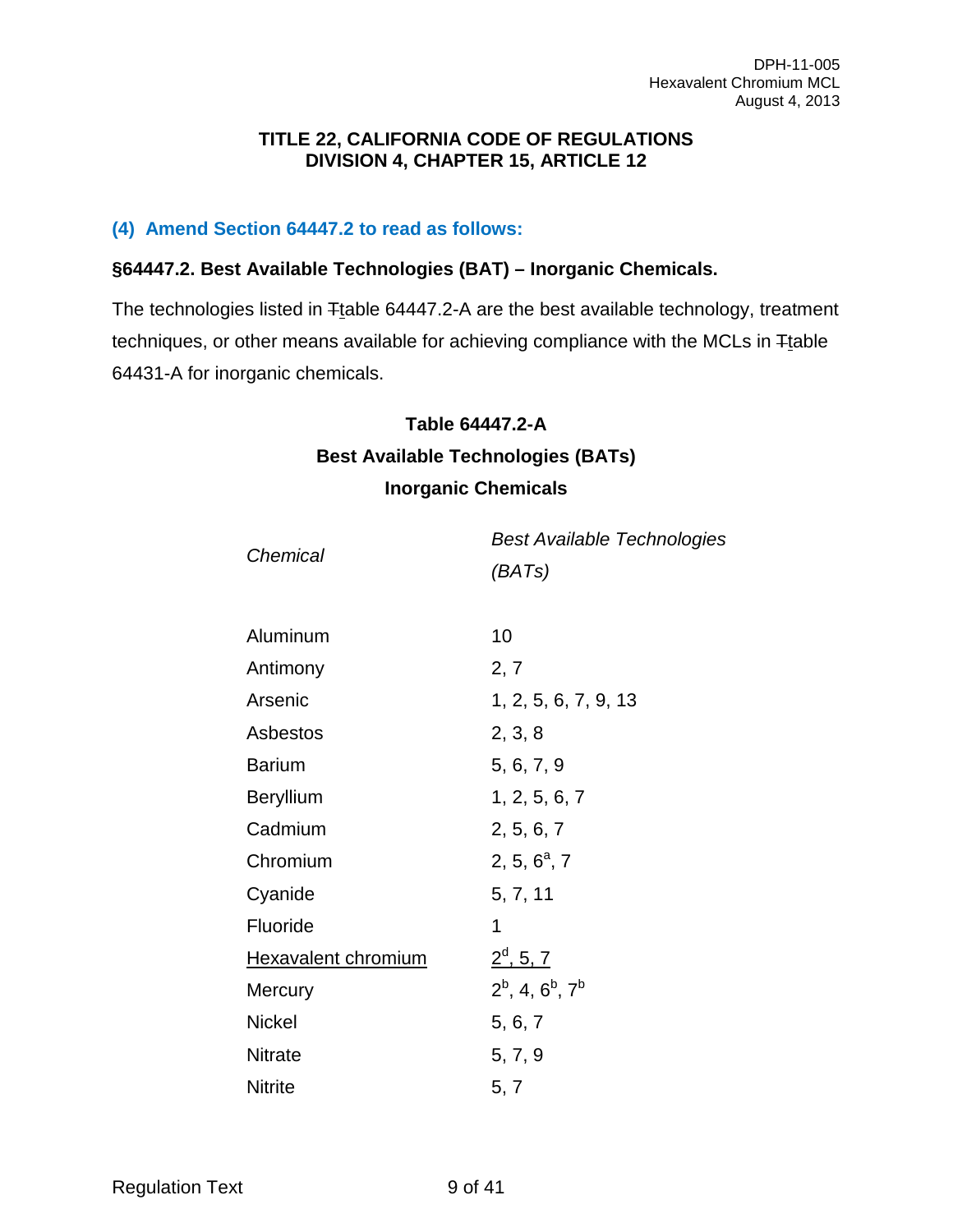| Perchlorate | 5, 12             |
|-------------|-------------------|
| Selenium    | $1, 2^c, 6, 7, 9$ |
| Thallium    | 1.5               |

<sup>a</sup>BAT for Cchromium III (trivalent chromium) only.

<sup>b</sup>BAT only if influent mercury concentrations <10 ug/L.

<sup>c</sup>BAT for Sselenium IV only.

dBAT for hexavalent chromium requires reduction to chromium III (trivalent chromium) prior to coagulation/filtration.

Key to BATs in Ttable 64447.2:

- 1 = Activated Alumina
- 2 = Coagulation/Filtration (not BAT for systems < 500 service connections)
- 3 = Direct and Diatomite Filtration
- 4 = Granular Activated Carbon
- 5 = Ion Exchange
- 6 = Lime Softening (not BAT for systems < 500 service connections)
- 7 = Reverse Osmosis
- 8 = Corrosion Control
- 9 = Electrodialysis
- 10 = Optimizing treatment and reducing aluminum added
- 11 = Chlorine oxidation
- 12 = Biological fluidized bed reactor
- 13 = Oxidation/Filtration

NOTE: Authority cited: Sections 116293(b), 116350, 116370, 116375, 131052 and 131200, Health and Safety Code. Reference: Sections 116350, 131050 and 131051116370, Health and Safety Code.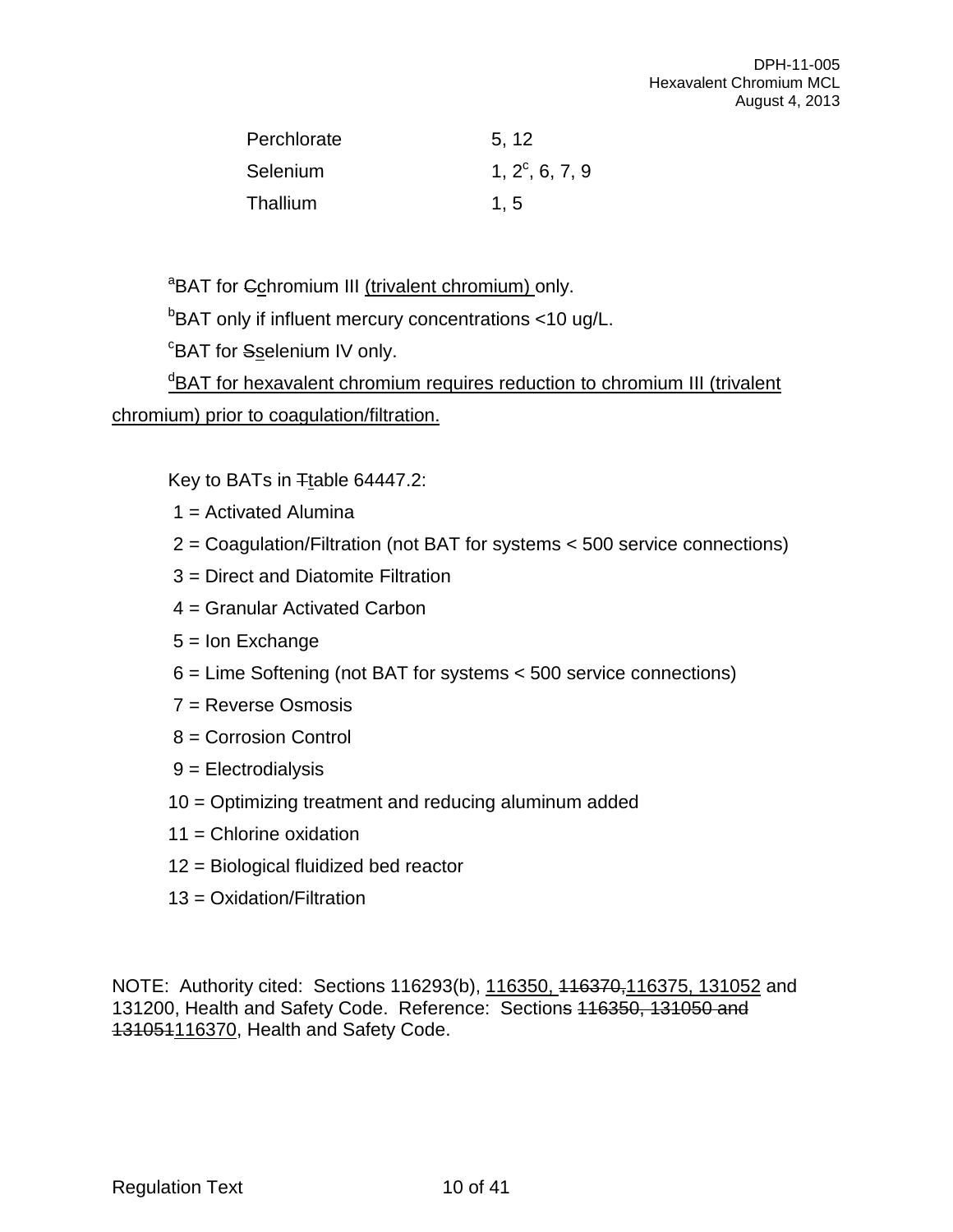#### **TITLE 22, CALIFORNIA CODE OF REGULATIONS DIVISION 4, CHAPTER 15, ARTICLE 18**

#### **(5) Amend Section 64463 to read as follows:**

#### **§64463. General Public Notification Requirements.**

(a) Each public (community, nontransient-noncommunity and transientnoncommunity) water system shall give public notice to persons served by the water system pursuant to this article.

(b) Each water system required to give public notice shall submit the notice to the Department, in English, for approval prior to distribution or posting, unless otherwise directed by the Department.

(c) Each wholesaler shall give public notice to the owner or operator of each of its retailer systems. A retailer is responsible for providing public notice to the persons it serves. If the retailer arranges for the wholesaler to provide the notification, the retailer shall notify the Department prior to the notice being given.

(d) Each water system that has a violation of any of the regulatory requirements specified in subsections 64463.1(a), 64463.4(a), or 64463.7(a) in a portion of the distribution system that is physically or hydraulically isolated from other parts of the distribution system may limit distribution of the notice to only persons served by that portion of the system that is out of compliance, if the Department has granted written approval on the basis of a review of the water system and the data leading to the violation or occurrence for which notice is being given.

(e) Each water system shall give new customers public notice of any acute violation as specified in subsection 64463.1(a) that occurred within the previous thirty days, any continuing violation, the existence of a variance or exemption, and/or any other ongoing occurrence that the Department has determined poses a potential risk of adverse effects on human health [based on a review of estimated exposures and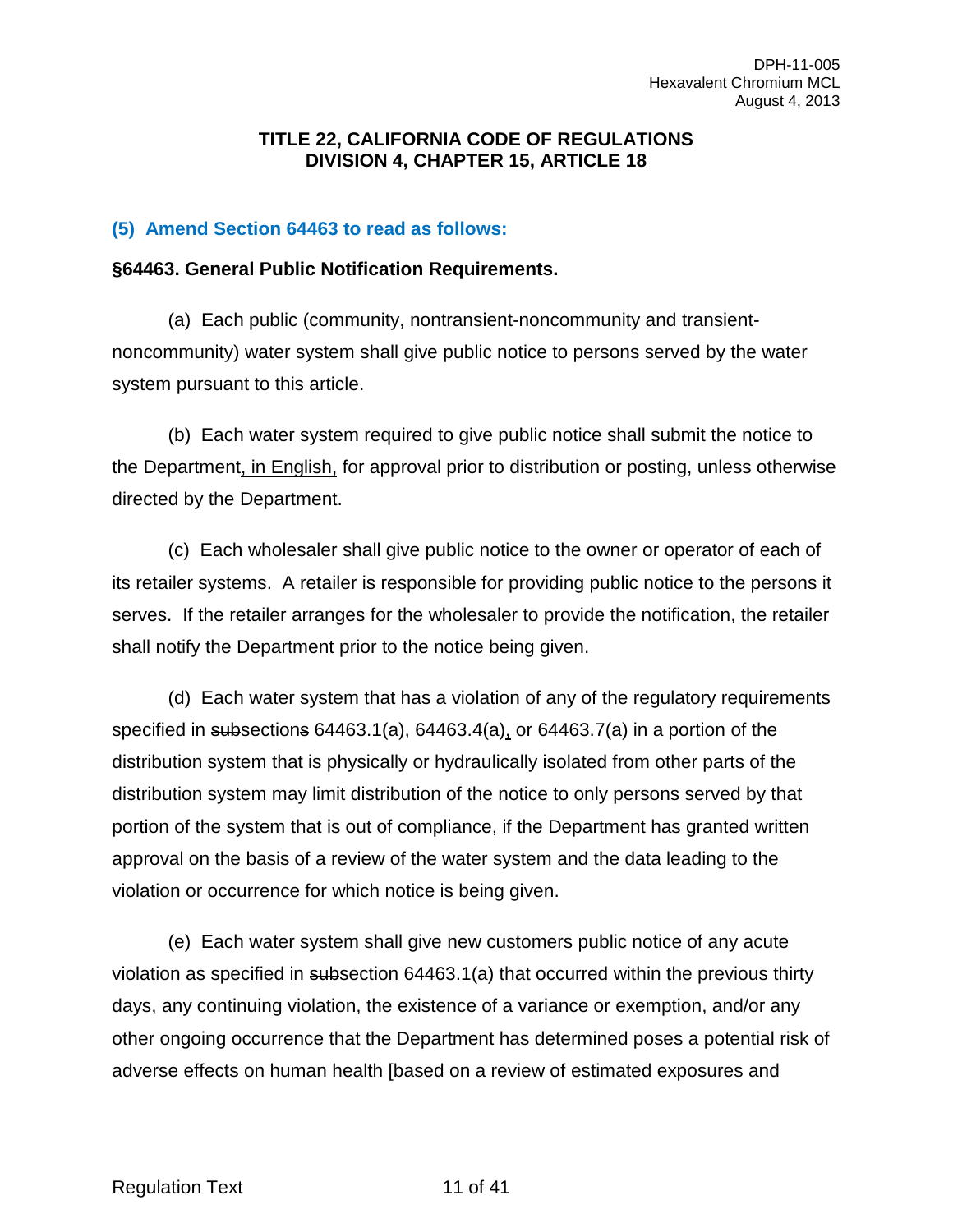toxicological data associated with the contaminant(s)] and requires a public notice. Notice to new customers shall be given as follows:

(1) Community water systems shall give a copy of the most recent public notice prior to or at the time service begins; and

(2) Noncommunity water systems shall post the most recent public notice in conspicuous locations for as long as the violation, variance, exemption, or other occurrence continues.

NOTE: Authority cited: Sections 116325, 116350, and 116375, 131052 and 131200, Health and Safety Code. Reference: Section 116450, Health and Safety Code.

## **(6) Amend Section 64465 to read as follows:**

#### **§64465. Public Notice Content and Format.**

(a) Each public notice given pursuant to this article, except Tier 3 public notices for variances and exemptions pursuant to subsection (b), shall contain the following:

(1) A description of the violation or occurrence, including the contaminant(s) of concern, and (as applicable) the contaminant level(s);

(2) The date(s) of the violation or occurrence;

(3) Any potential adverse health effects from the violation or occurrence, including the appropriate standard health effects language from appendices 64465-A through G;

(4) The population at risk, including subpopulations particularly vulnerable if exposed to the contaminant in drinking water;

(5) Whether alternative water supplies should be used;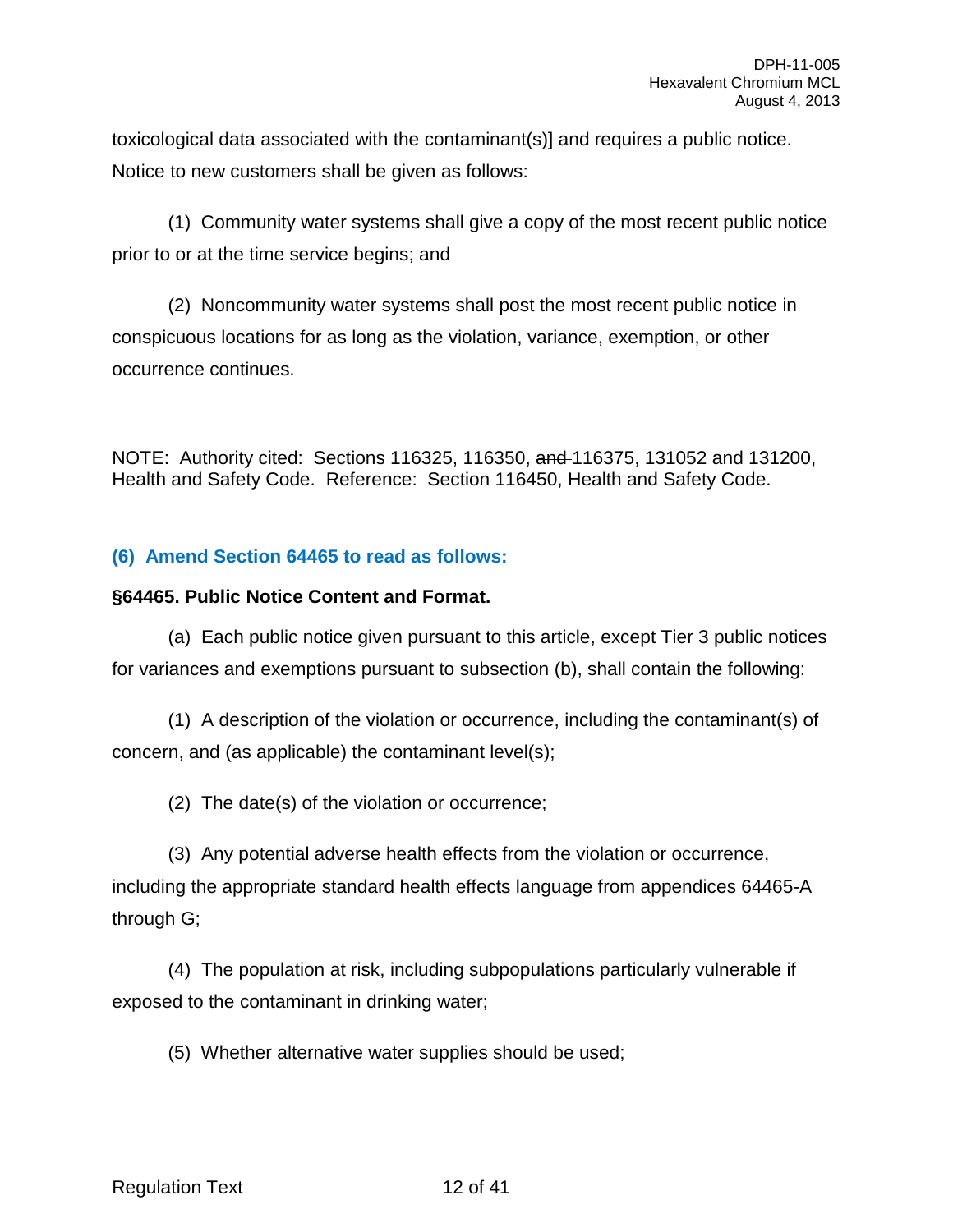(6) What actions consumers should take, including when they should seek medical help, if known;

(7) What the water system is doing to correct the violation or occurrence;

(8) When the water system expects to return to compliance or resolve the occurrence;

(9) The name, business address, and phone number of the water system owner, operator, or designee of the water system as a source of additional information concerning the public notice;

(10) A statement to encourage the public notice recipient to distribute the public notice to other persons served, using the following standard language: "Please share this information with all the other people who drink this water, especially those who may not have received this public notice directly (for example, people in apartments, nursing homes, schools, and businesses). You can do this by posting this public notice in a public place or distributing copies by hand or mail."; and

(11) For a water system with a monitoring and testing procedure violation, this language shall be included: "We are required to monitor your drinking water for specific contaminants on a regular basis. Results of regular monitoring are an indicator of whether or not your drinking water meets health standards. During [compliance period dates], we ['did not monitor or test' or 'did not complete all monitoring or testing'] for [contaminant(s)], and therefore, cannot be sure of the quality of your drinking water during that time."

(b) A Tier 3 public notice for a water system operating under a variance or exemption shall include the elements in this subsection. If a water system has violated its variance or exemption conditions, the public notice shall also include the elements in subsection (a).

(1) An explanation of the reasons for the variance or exemption;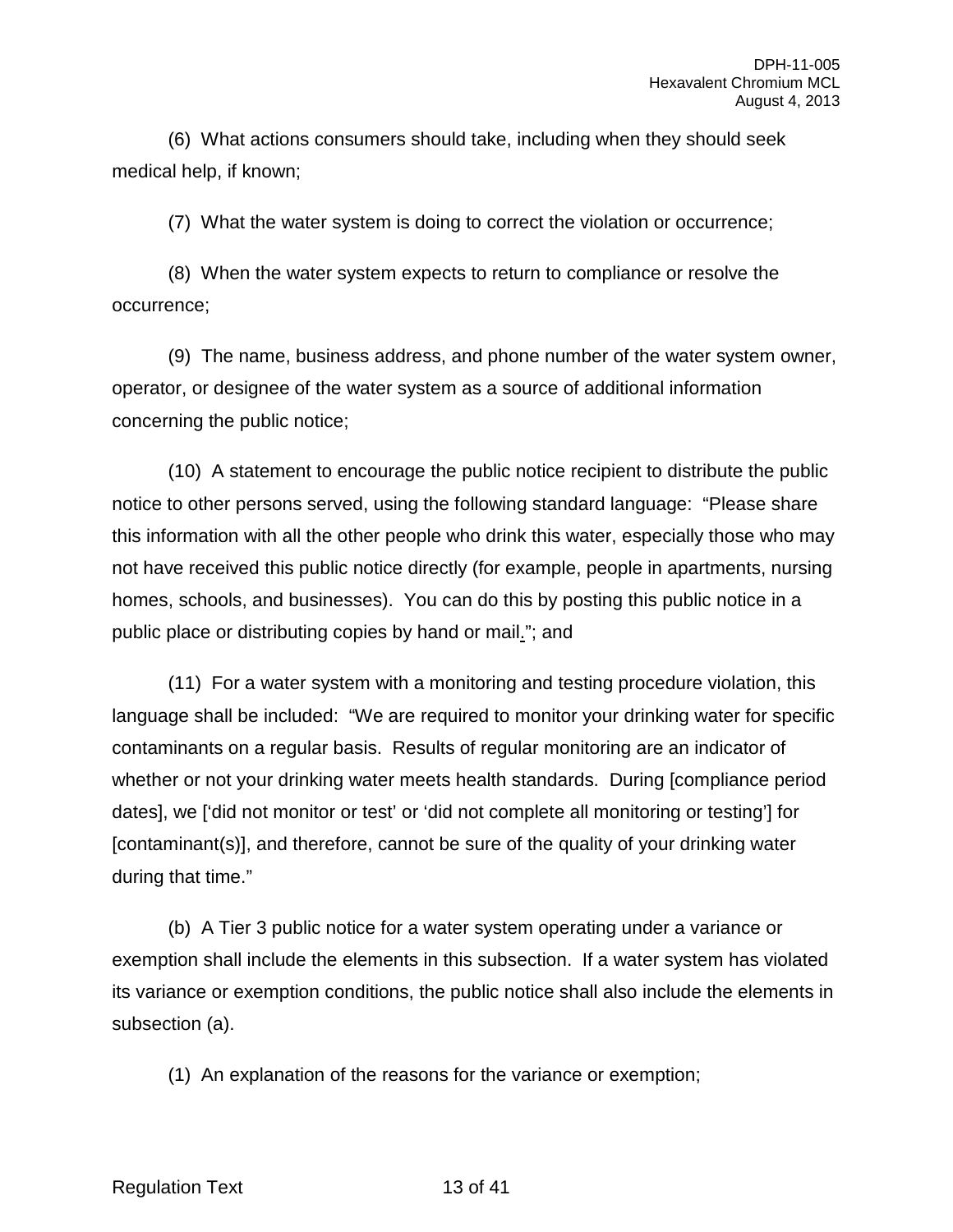(2) The date on which the variance or exemption was issued;

(3) A brief status report on the steps the water system is taking to install treatment, find alternative sources of water, or otherwise comply with the terms and schedules of the variance or exemption; and

(4) A notice of any opportunity for public input in the review of the variance or exemption.

(c) Each public notice given pursuant to this article shall contain information in Spanish regarding the importance of the notice, or contain a telephone number or address where Spanish-speaking residents may contact the water system to obtain a translated copy of the public notice or assistance in Spanish. For each non-English speaking group other than Spanish-speaking that exceeds 1,000 residents or 10% of the residents in the community served, whichever is less, the public notice shall:

(1) Contain information in the appropriate language(s) regarding the importance of the notice, or

(2) Contain a telephone number or address where such residents may contact the water system to obtain a translated copy of the notice or assistance in the appropriate language.A public water system providing notice pursuant to this article shall comply with the following bilingual-related requirements:

(1) For a Tier 1 public notice:

(A) The notice shall be provided in English, Spanish, and the language spoken by any non-English-speaking group exceeding 10 percent of the persons served by the public water system, and the notice shall include a telephone number or address where such individuals may contact the public water system for assistance; and

(B) If any non-English-speaking group exceeds 1,000 persons served by the public water system, but does not exceed 10 percent served, the notice shall include information in the appropriate language(s) regarding the importance of the notice, and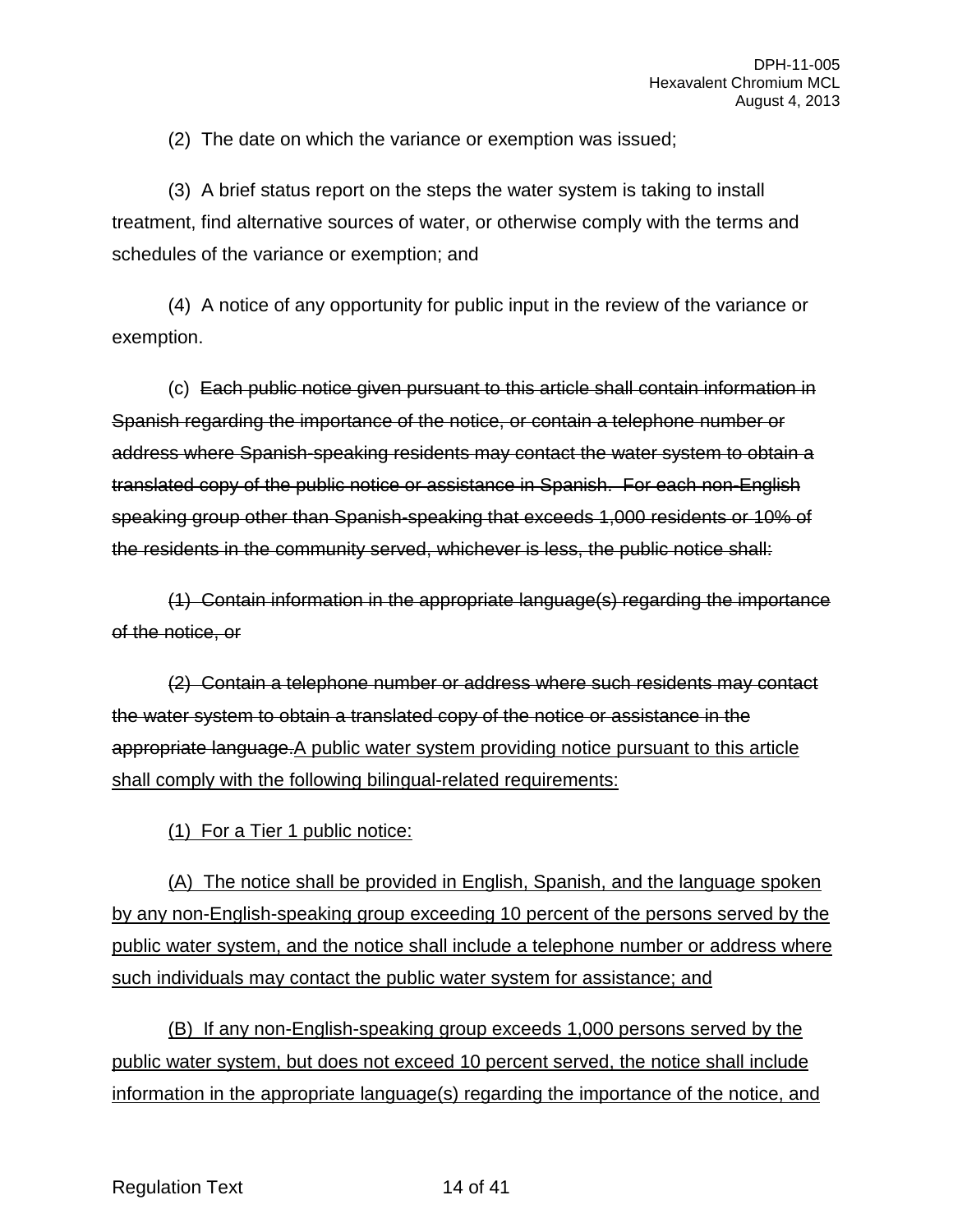the telephone number or address where such individuals may contact the public water system to obtain a translated copy of the notice from the public water system or assistance in the appropriate language;

(2) For a Tier 2 or Tier 3 public notice:

(A) The notice shall contain information in Spanish regarding the importance of the notice, or contain a telephone number or address where Spanish-speaking residents may contact the public water system to obtain a translated copy of the notice or assistance in Spanish; and

(B) When a non-English speaking group other than Spanish-speaking exceeds 1,000 residents or 10 percent of the residents served by the public water system, the notice shall include:

1. Information in the appropriate language(s) regarding the importance of the notice; or

2. A telephone number or address where such residents may contact the public water system to obtain a translated copy of the notice or assistance in the appropriate language; and

(3) For a public water system subject to the Dymally-Alatorre Bilingual Services Act, Chapter 17.5, Division 7, of the Government Code (commencing with section 7290), meeting the requirements of this Article may not ensure compliance with the Dymally-Alatorre Bilingual Services Act.

(d) Each public notice given pursuant to this article shall:

(1) Be displayed such that it catches people's attention when printed or posted and be formatted in such a way that the message in the public notice can be understood at the eighth-grade level;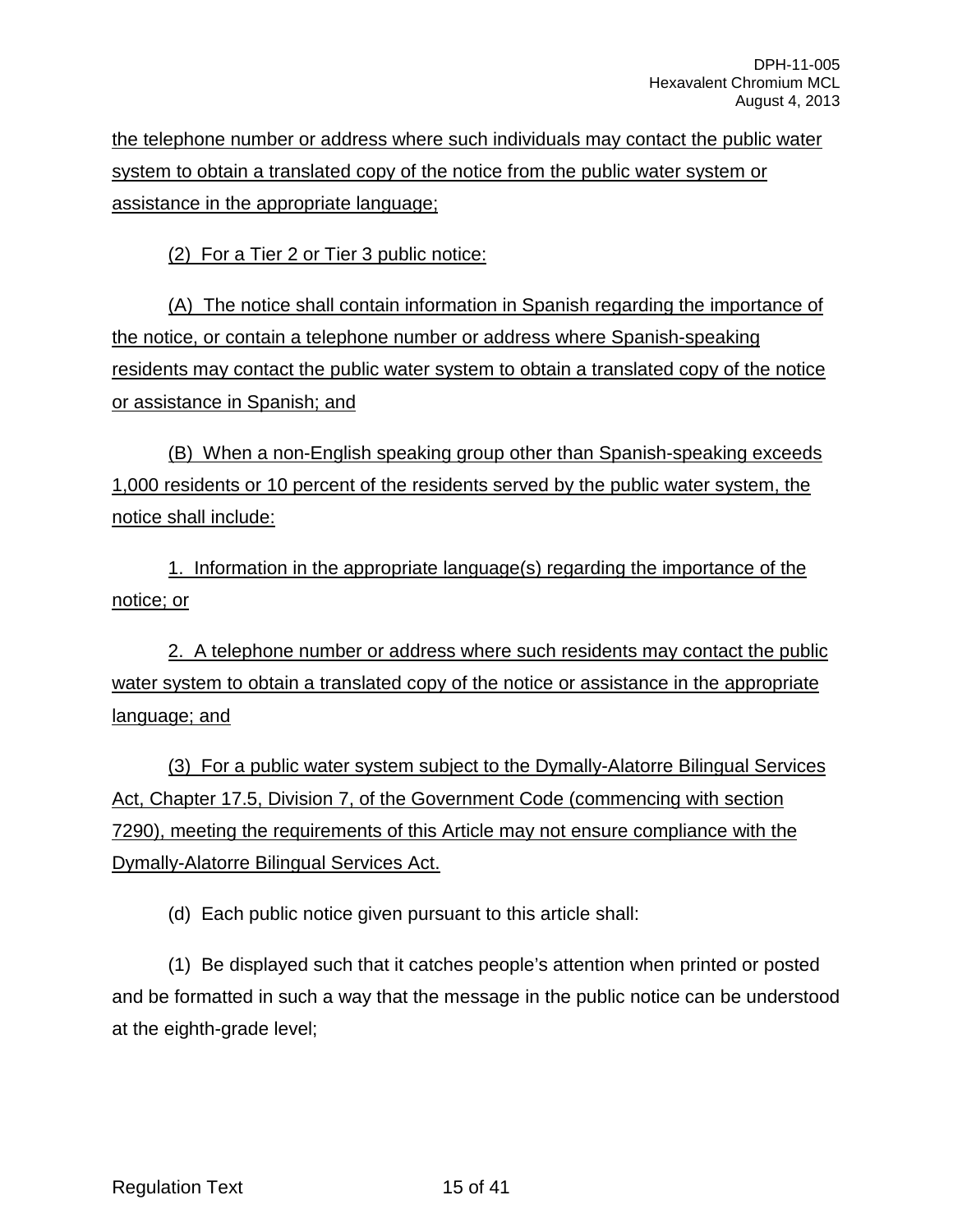(2) Not contain technical language beyond an eighth-grade level or print smaller than 12 point; and

(3) Not contain language that minimizes or contradicts the information being given in the public notice.

## **Appendix 64465-A. Health Effects Language Microbiological Contaminants.**

| <b>Contaminant</b>         | <b>Health Effects ILanguage</b> |
|----------------------------|---------------------------------|
| <b>Total Coliform</b>      | No Change to Text.              |
| Fecal coliform/E.Coli coli | No Change to Text.              |
| Turbidity                  | No Change to Text.              |

## **Appendix 64465-B. Health Effects Language**

## **Surface Water Treatment**

| <b>Contaminant</b>                 | <b>Health Effects ILanguage</b> |
|------------------------------------|---------------------------------|
| Giardia lamblia                    | No Change to Text.              |
| <b>Viruses</b>                     |                                 |
| Heterotrophic plate count bacteria |                                 |
| Legionella                         |                                 |
| Cryptosporidium                    |                                 |

## **Appendix 64465-C. Health Effects Language**

## **Radioactive Contaminants.**

| <b>Contaminant</b>            | <b>Health Effects Language</b> |
|-------------------------------|--------------------------------|
| Gross Beta particle activity  | No Change to Text.             |
| Strontium-90                  | No Change to Text.             |
| Tritium                       | No Change to Text.             |
| Gross Alpha particle activity | No Change to Text.             |
| Combined Radium 226/228       | No Change to Text.             |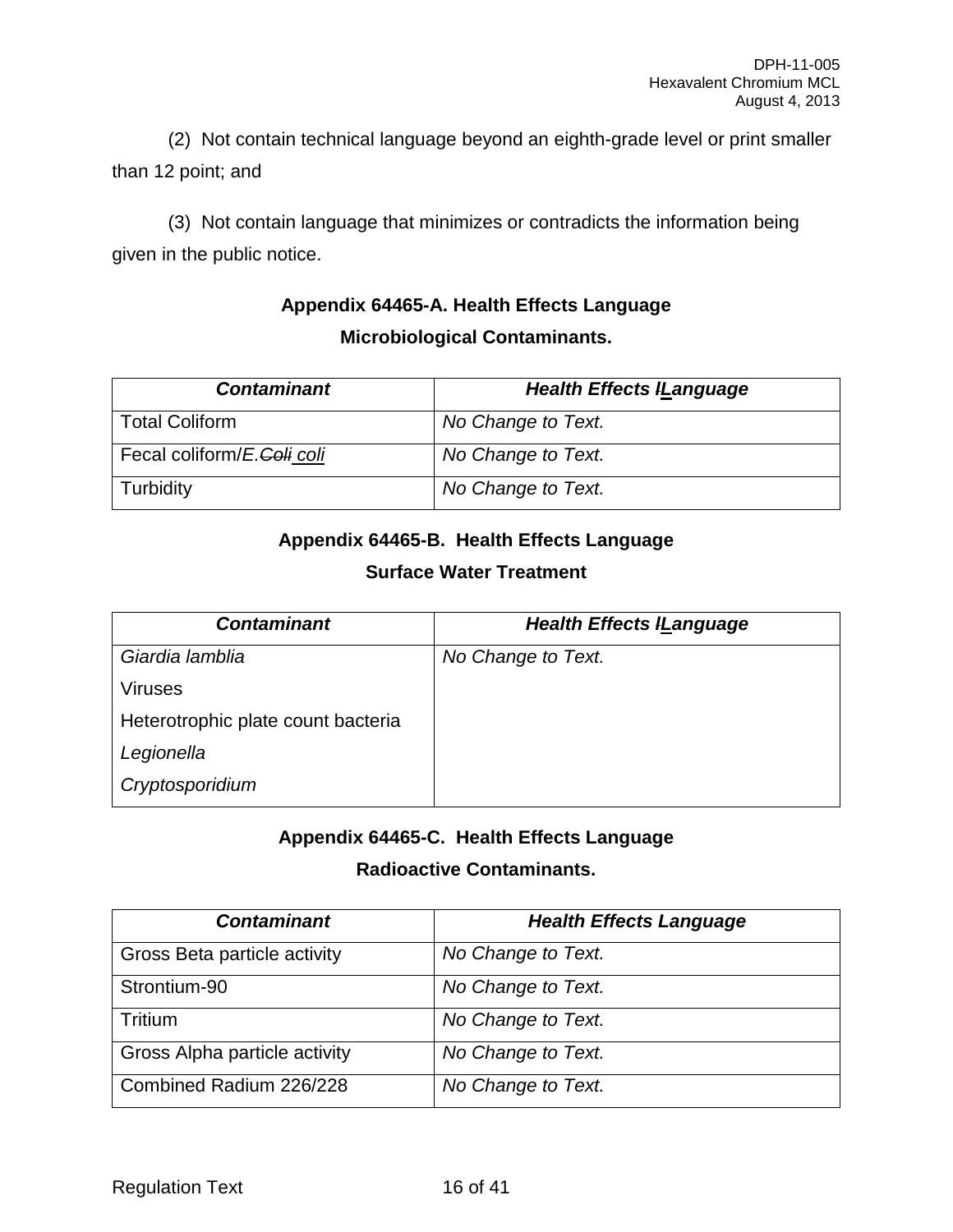| <b>Total Radium</b>             | Some people who drink water containing       |
|---------------------------------|----------------------------------------------|
| (for nontransient noncommunity) | radium 223, 224, or 226 in excess of the MCL |
| water systems)                  | over many years may have an increased risk   |
|                                 | of getting cancer.                           |
| Uranium                         | No Change to Text.                           |

# **Appendix 64465-D. Health Effects Language Inorganic Contaminants.**

| <b>Contaminant</b>  | <b>Health Effects Language</b>             |
|---------------------|--------------------------------------------|
| Aluminum            | No Change to Text.                         |
| Antimony            | No Change to Text.                         |
| Arsenic             | No Change to Text.                         |
| <b>Asbestos</b>     | No Change to Text.                         |
| <b>Barium</b>       | No Change to Text.                         |
| Beryllium           | No Change to Text.                         |
| Cadmium             | No Change to Text.                         |
| Chromium            | No Change to Text.                         |
| Copper              | No Change to Text.                         |
| Cyanide             | No Change to Text.                         |
| Fluoride            | No Change to Text.                         |
| Hexavalent chromium | Some people who drink water containing     |
|                     | hexavalent chromium in excess of the MCL   |
|                     | over many years may have an increased risk |
|                     | of getting cancer.                         |
| Lead                | No Change to Text.                         |
| Mercury             | No Change to Text.                         |
| <b>Nickel</b>       | No Change to Text.                         |
| <b>Nitrate</b>      | No Change to Text.                         |
| <b>Nitrite</b>      | No Change to Text.                         |
| Perchlorate         | No Change to Text.                         |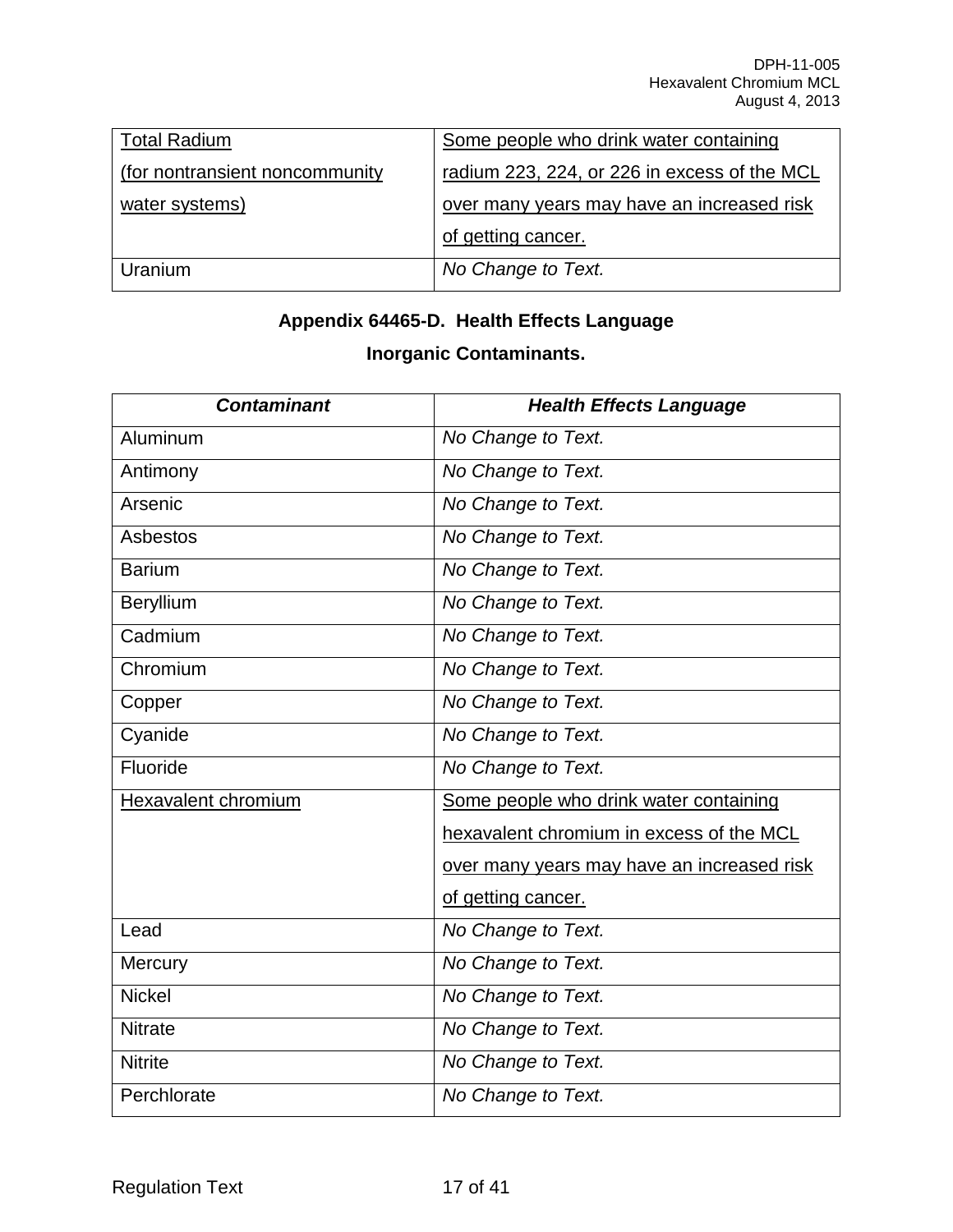| Selenium | No Change to Text. |
|----------|--------------------|
| Thallium | No Change to Text. |

## **Appendix 64465-E. Health Effects Language**

## **Volatile Organic Contaminants.**

| <b>Contaminant</b>          | <b>Health Effects Language</b>                |
|-----------------------------|-----------------------------------------------|
| <b>Benzene</b>              | No Change to Text.                            |
| <b>Carbon Tetrachloride</b> | No Change to Text.                            |
| 1,2-Dichlorobenzene         | No Change to Text.                            |
| 1,4-Dichlorobenzene         | No Change to Text.                            |
| 1,1-Dichloroethane          | No Change to Text.                            |
| 1,2-Dichloroethane          | Some people who use water containing 4,2-     |
|                             | dichloroethane1,2-dichloroethane in excess of |
|                             | the MCL over many years may have an           |
|                             | increased risk of getting cancer.             |
| 1,1-Dichloroethylene        | No Change to Text.                            |
| cis-1,2-Dichloroethylene    | No Change to Text.                            |
| trans-1,2-Dichloroethylene  | No Change to Text.                            |
| Dichloromethane             | No Change to Text.                            |
| 1,2-Dichloropropane         | No Change to Text.                            |
| 1,3-Dichloropropene         | No Change to Text.                            |
| Ethylbenzene                | No Change to Text.                            |
| Methyl-tert-butyl ether     | No Change to Text.                            |
| Monochlorobenzene           | No Change to Text.                            |
| <b>Styrene</b>              | No Change to Text.                            |
| 1,1,2,2-Tetrachloroethane   | No Change to Text.                            |
| Tetrachloroethylene         | No Change to Text.                            |
| 1,2,4-Trichlorobenzene      | No Change to Text.                            |
| 1,1,1,-Trichloroethane      | No Change to Text.                            |
| 1,1,2-Trichloroethane       | No Change to Text.                            |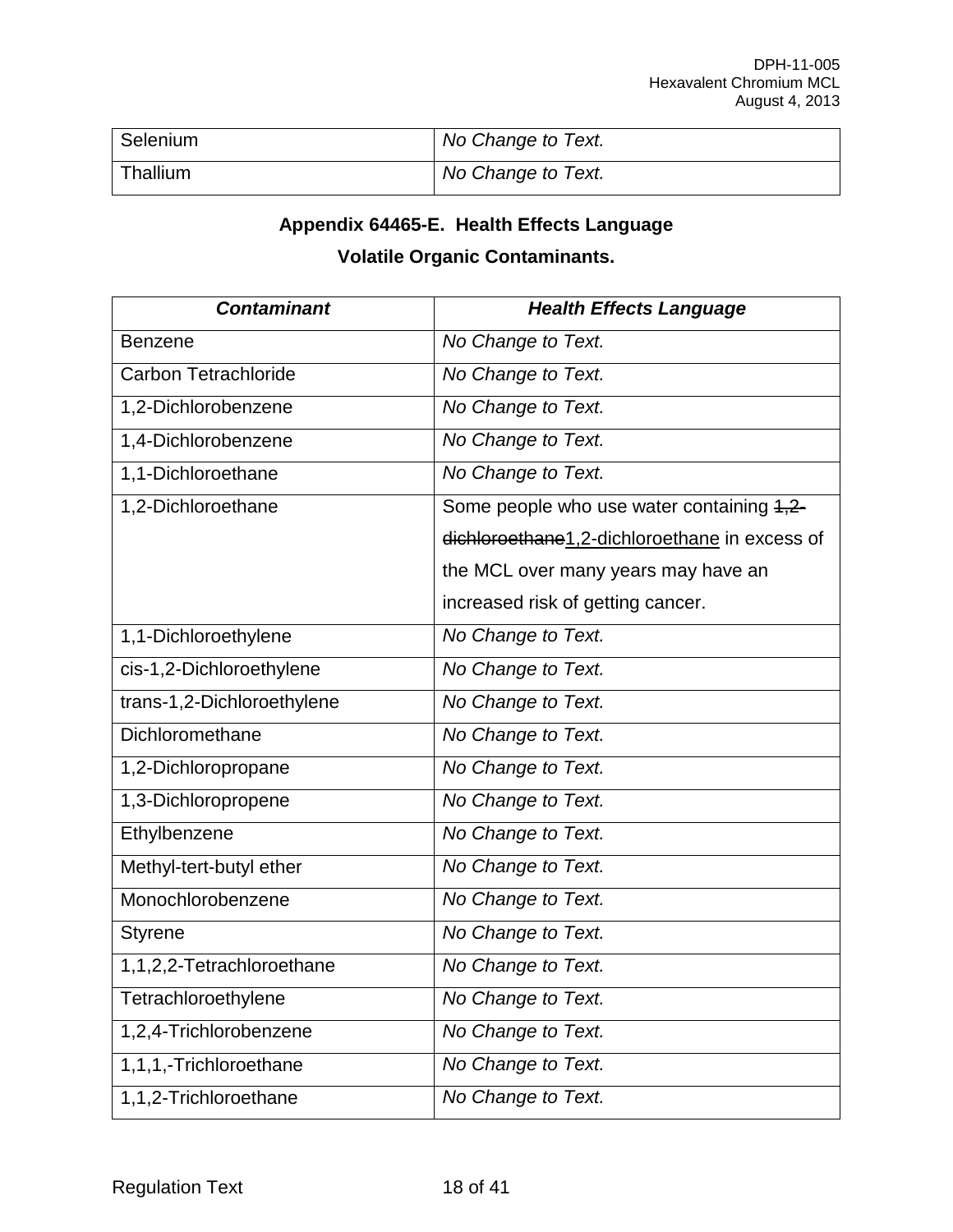| Trichloroethylene (TCE)               | No Change to Text. |
|---------------------------------------|--------------------|
| Toluene                               | No Change to Text. |
| Trichlorofluoromethane                | No Change to Text. |
| 1,1,2-Trichloro-1,2,2-trifluoroethane | No Change to Text. |
| <b>Vinyl Chloride</b>                 | No Change to Text. |
| Xylenes                               | No Change to Text. |

## **Appendix 64465-F. Health Effects Language**

## **Synthetic Organic Contaminants.**

| <b>Contaminant</b>          | <b>Health Effects Language</b>           |
|-----------------------------|------------------------------------------|
| $2,4-D$                     | No Change to Text.                       |
| $2,4,5$ -TP (Silvex)        | No Change to Text.                       |
| Alachlor                    | No Change to Text.                       |
| Atrazine                    | No Change to Text.                       |
| Bentazon                    | Some people who drink water containing   |
|                             | bentazon in excess of the MCL overy many |
|                             | years may experience prostate and        |
|                             | gastrointestinal effects.                |
| Benzo(a)pyrene [PAH]        | No Change to Text.                       |
| Carbofuran                  | No Change to Text.                       |
| Chlordane                   | No Change to Text.                       |
| Dalapon                     | No Change to Text.                       |
| Dibromochloropropane (DBCP) | No Change to Text.                       |
| Di (2-ethylhexyl) adipate   | No Change to Text.                       |
| Di (2-ethylhexyl) phthalate | No Change to Text.                       |
| <b>Dinoseb</b>              | No Change to Text.                       |
| Dioxin (2,3,7,8-TCDD):      | No Change to Text.                       |
| Diquat                      | No Change to Text.                       |
| Endothall                   | No Change to Text.                       |
| Endrin                      | No Change to Text.                       |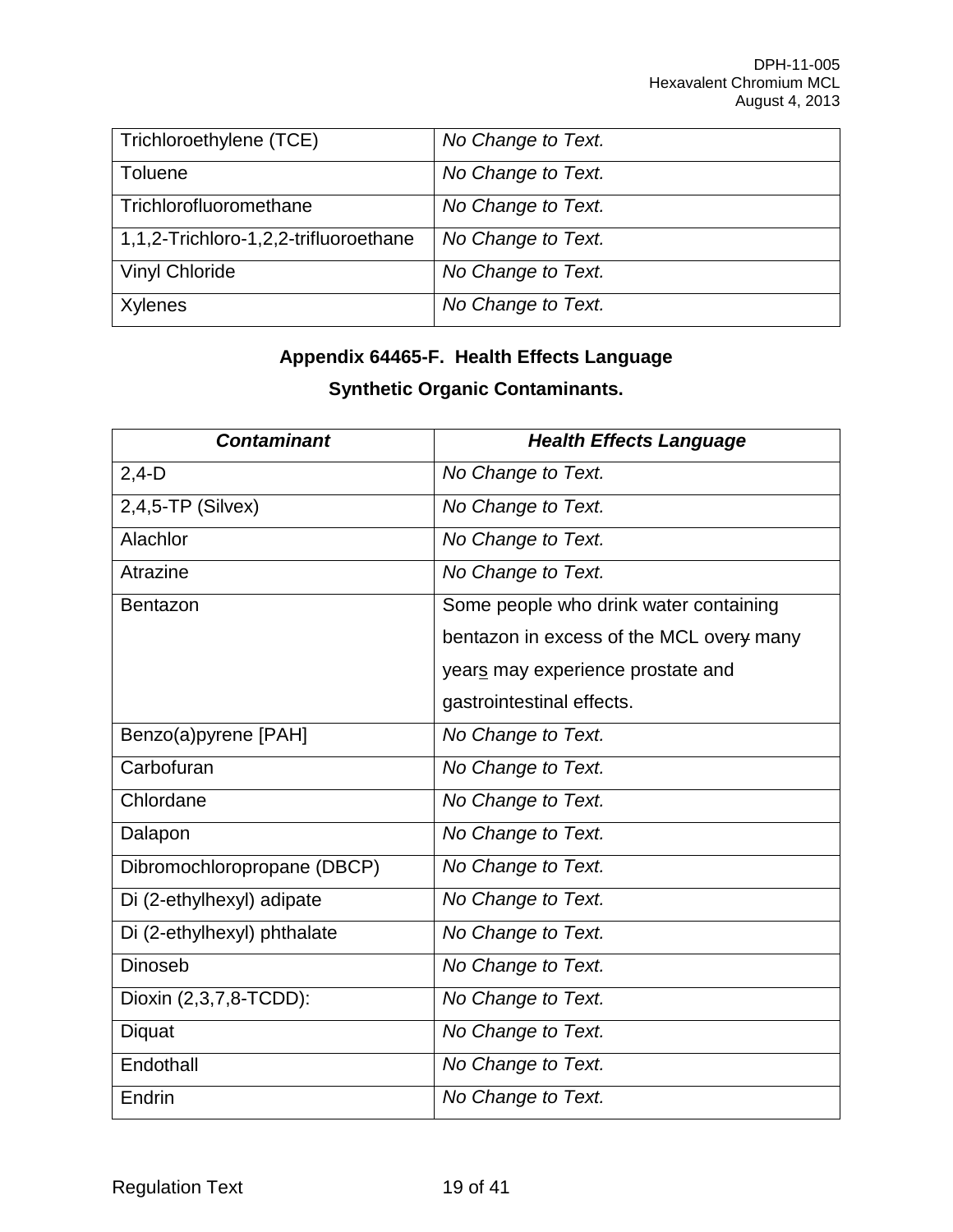| Ethylene dibromide (EDB)          | No Change to Text. |
|-----------------------------------|--------------------|
| Glyphosate                        | No Change to Text. |
| Heptachlor                        | No Change to Text. |
| Heptachlor epoxide                | No Change to Text. |
| Hexachlorobenzene                 | No Change to Text. |
| Hexachlorocyclopentadiene         | No Change to Text. |
| Lindane                           | No Change to Text. |
| Methoxychlor                      | No Change to Text. |
| Molinate (Ordram)                 | No Change to Text. |
| Oxamyl [Vydate]:                  | No Change to Text. |
| PCBs [Polychlorinated biphenyls]: | No Change to Text. |
| Pentachlorophenol                 | No Change to Text. |
| Picloram                          | No Change to Text. |
| Simazine                          | No Change to Text. |
| Thiobencarb                       | No Change to Text. |
| Toxaphene                         | No Change to Text. |

## **Appendix 64465-G. Health Effects Language**

## **Disinfection Byproducts, Byproduct Precursors, and Disinfectant Residuals**

| <b>Contaminant</b>                    | <b>Health Effects ILanguage</b> |
|---------------------------------------|---------------------------------|
| <b>TTHMs [Total Trihalomethanes]:</b> | No Change to Text.              |
| <b>Haloacetic Acids</b>               | No Change to Text.              |
| <b>Bromate</b>                        | No Change to Text.              |
| Chloramines                           | No Change to Text.              |
| Chlorine                              | No Change to Text.              |
| Chlorite                              | No Change to Text.              |
| Chlorine dioxide (2 consecutive daily | No Change to Text.              |
| samples at the entry point to the     |                                 |
| distribution system that are greater  |                                 |
| than the MRDL)                        |                                 |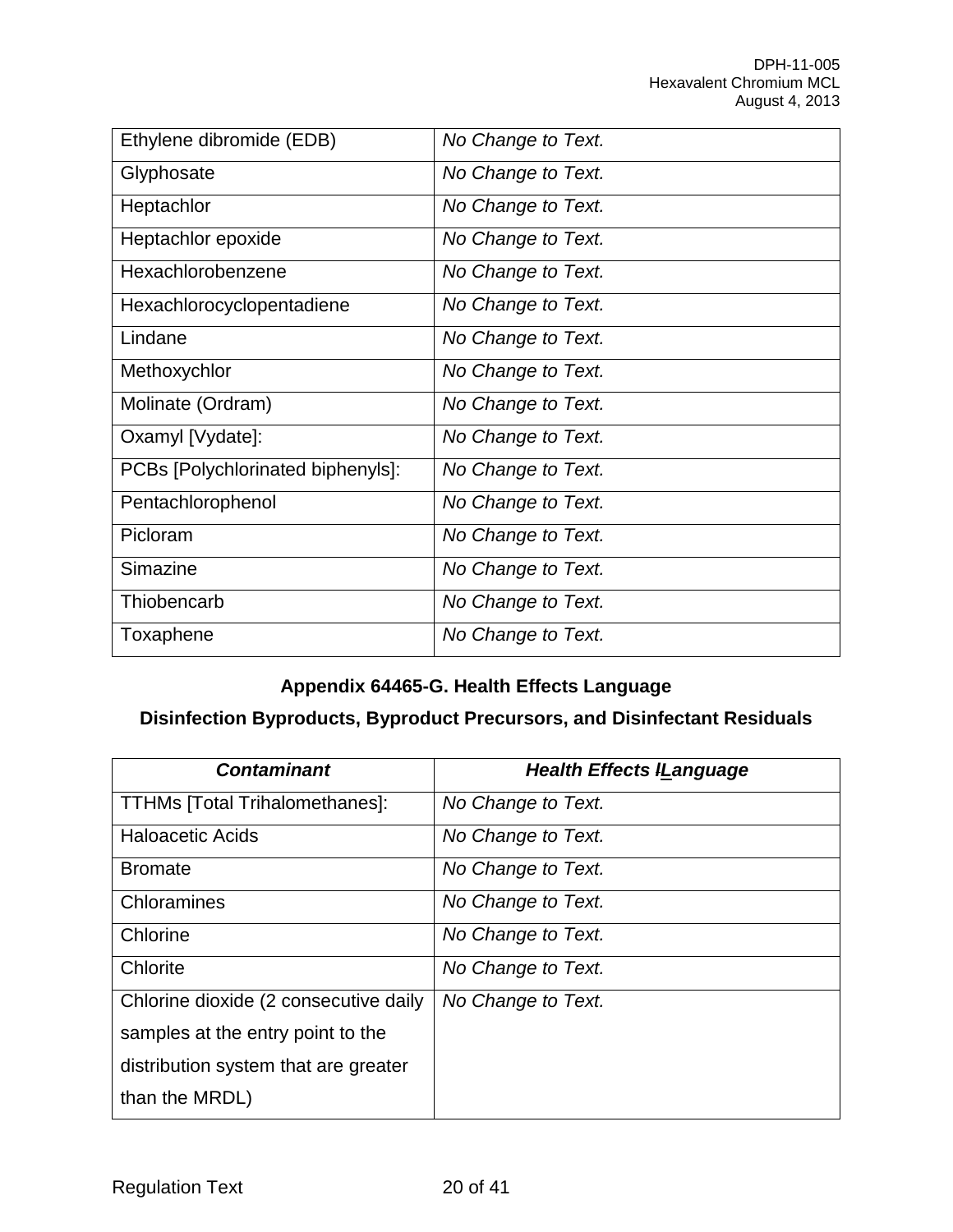| Chlorine dioxide (one or more   | No Change to Text. |
|---------------------------------|--------------------|
| distribution system samples are |                    |
| above the MRDL.)                |                    |
|                                 |                    |
| Control of DBP precursors (TOC) | No Change to Text. |

## **Appendix 64465-H. Health Effects Language Other Treatment Techniques**

| <b>Contaminant</b> | <b>Health Effects ILanguage</b> |
|--------------------|---------------------------------|
| Acrylamide         | No Change to Text.              |
| Epichlorohydrin    | No Change to Text.              |

NOTE: Authority cited: Sections 116325, 116350, 116375, 131052 and 131200, Health and Safety Code. Reference: Sections 116450 and 131051, Health and Safety Code.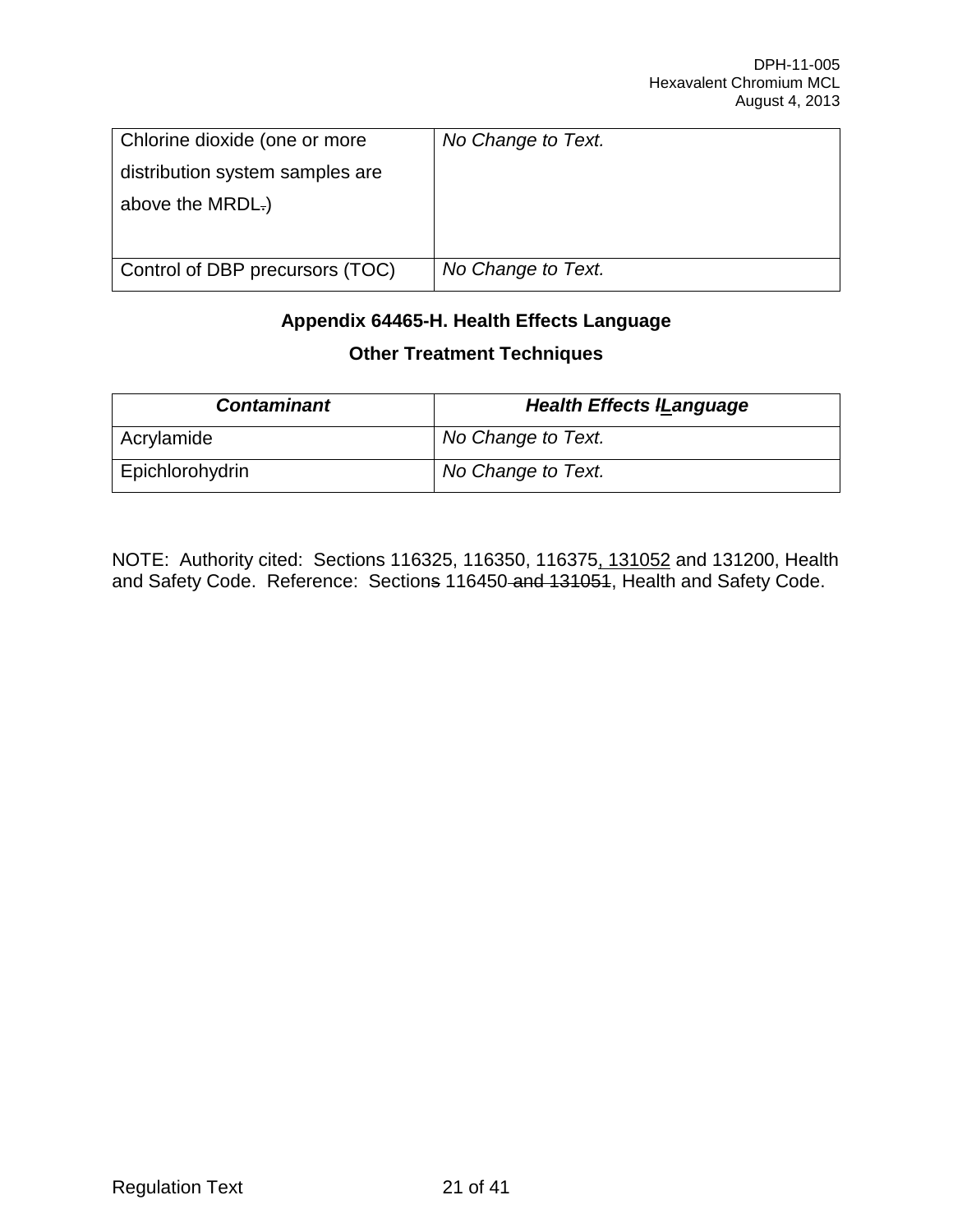#### **TITLE 22, CALIFORNIA CODE OF REGULATIONS DIVISION 4, CHAPTER 15, ARTICLE 20**

#### **(7) Amend Section 64481 to read as follows:**

#### **§64481. Content of the Consumer Confidence Report.**

(a) *No Change to Text.*

(b) *No Change to Text.*

(c) If any of the following are detected, information for each pursuant to subsection (d) shall be included in the Consumer Confidence Report:

(1) Contaminants subject to an MCL, MRDL, regulatory action level, or treatment technique (regulated contaminants), as specified in sections 64426.1, 64431, 64442, 64443, 64444, 64448, 64449, 64533, 64533.5, 64536, 64536.2, 64653 and 64678;

(2) Contaminants specified in 40 Code of Federal Regulations part 141.40 (7-1- 2007 edition) for which monitoring is required (unregulated contaminants);

(3) Microbial contaminants detected as provided under subsection (e); and

(4) Sodium and hardness.

(d) For contaminants identified in subsection (c), the water system shall include in the Consumer Confidence Report one table or several adjacent tables that have been developed pursuant to this subsection. Any additional monitoring results that a water system chooses to include in its Consumer Confidence Report shall be displayed separately.

(1) *No Change to Text.*

(2) For detected regulated contaminants referenced in subsection (c)(1), the table(s) shall include:

(A) through (C) *No Change to Text.*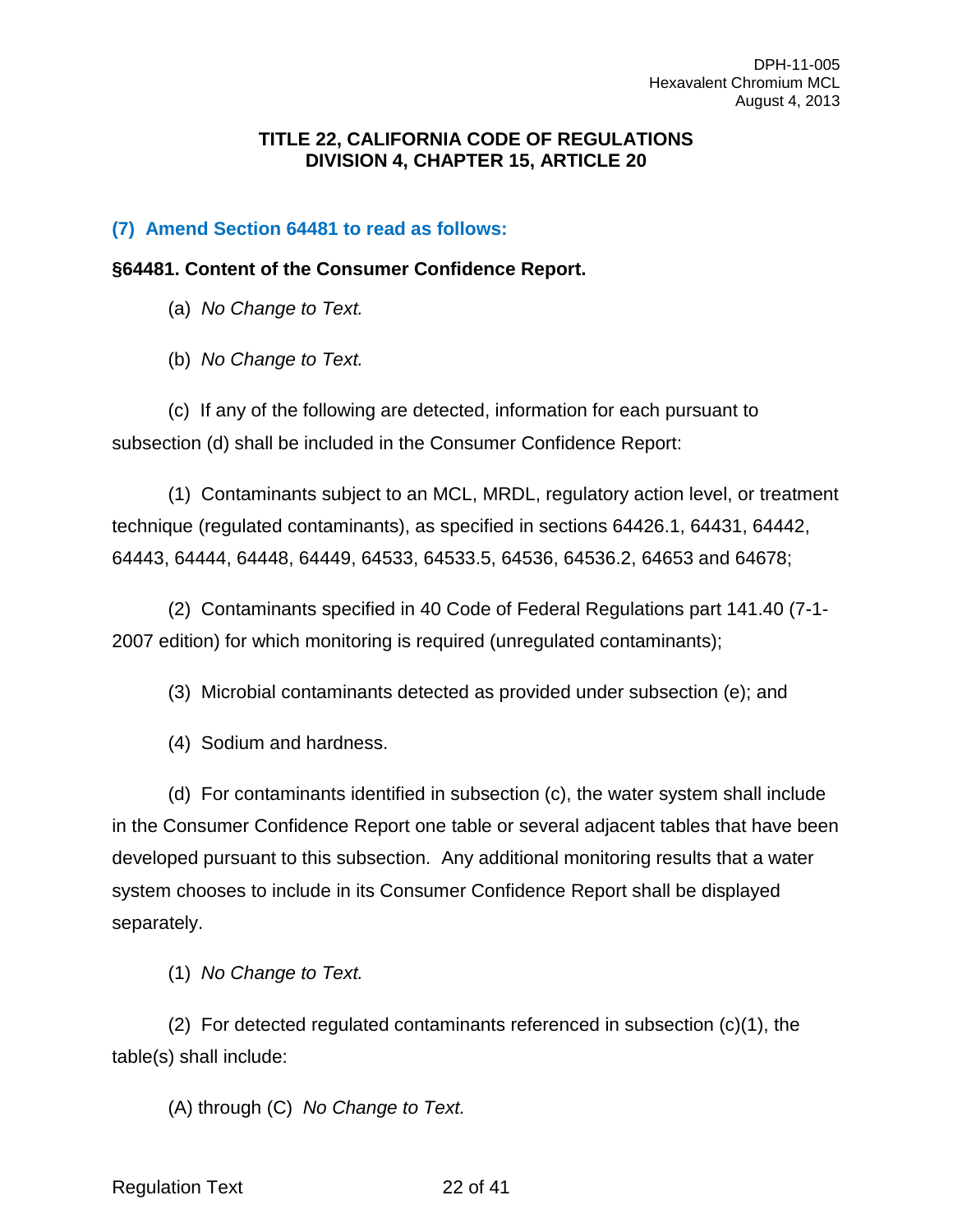(D) For detected contaminants subject to an MCL, except turbidity and total coliforms, the sample result(s) collected at compliance monitoring sampling points shall be reported in the same units as the MCL as follows:

1. *No Change to Text.*

2. *No Change to Text.*

3. When compliance with the MCL is determined on a system-wide basis by calculating a running annual average of all monitoring location averages: the highest running annual average and the range of sample results from all the sampling points. The water system shall include individual sample results for the Individual Distribution System Evaluation (IDSE) conducted pursuant to chapter 15.5, section 64530(c), when determining the range of TTHM and HAA5 results to be reported for the calendar year that the IDSE samples were taken.

- 4. *No Change to Text.*
- 5. *No Change to Text.*
- (E) through (H) *No Change to Text.*

(I) The likely source(s) of any detected contaminants for any detected contaminant withhaving an MCL, MRDL, regulatory action level, or treatment technique. If the water system lacks specific information on the likely source, the table(s) shall include one or more of the typical sources for that contaminant listed in appendix 64481-A or 64481-B that are most applicable to the system.

- (3) *No Change to Text.*
- (4) *No Change to Text.*
- (e) *No Change to Text.*
- (f) *No Change to Text.*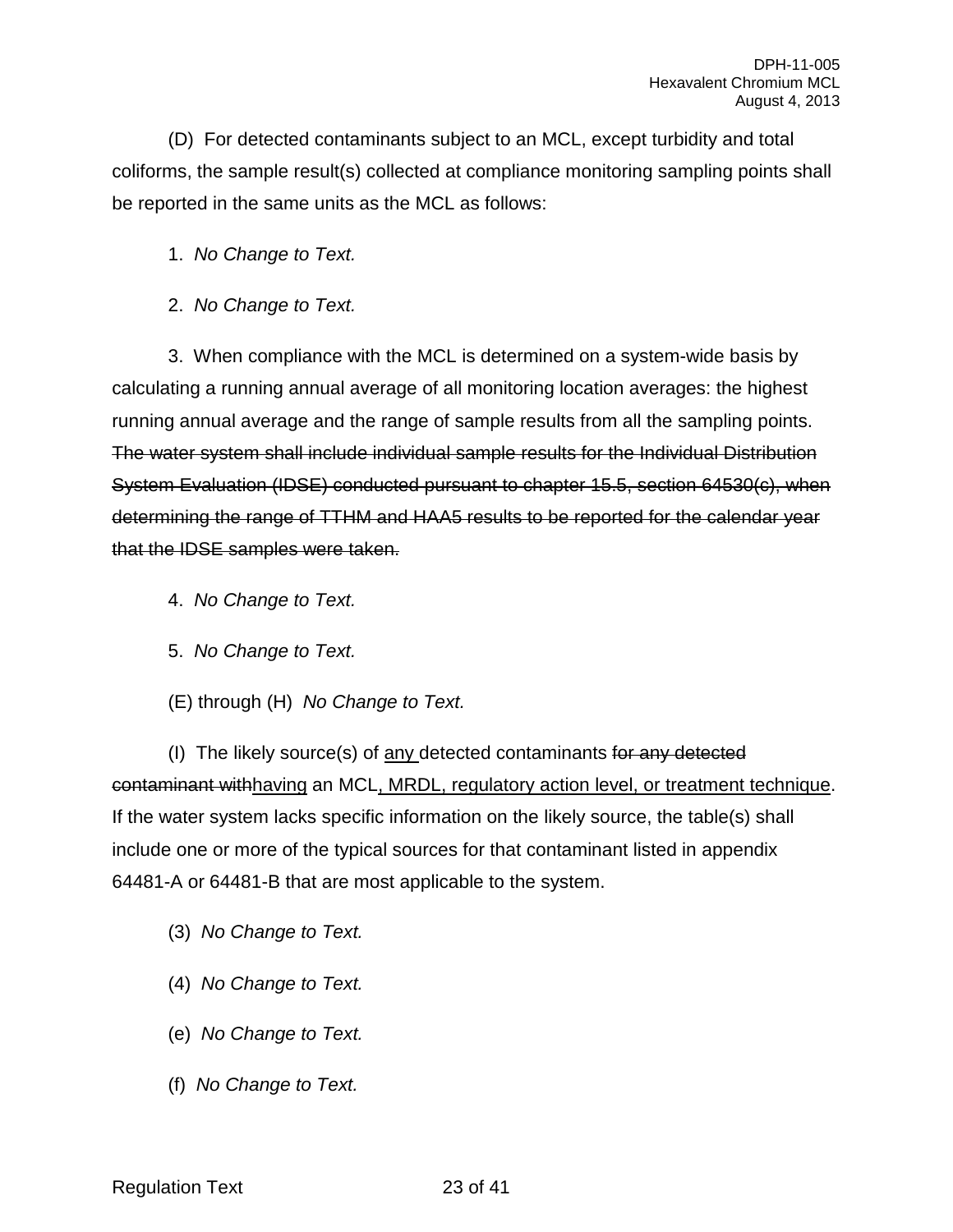(g) For the year covered by the report, the Consumer Confidence Report shall note any violations of paragraphs (1) through (7) and give related information, including any potential adverse health effects, and the steps the system has taken to correct the violation.

(1) *No Change to Text.*

(2) Filtration, disinfection, and recycled provisions prescribed by sections 64652, 64652.5, 64653, 64653(b) or 64654. For systems that have failed to install adequate filtration or disinfection equipment or processes, or have had a failure of such equipment or processes that constitutes a violation, the Consumer Confidence Report shall include the following languagehealth effects language pursuant to appendix 64465-B as part of the explanation of potential adverse health effects: "Inadequately treated water may contain organisms that can cause illness when consumed. These organisms include bacteria, viruses, and parasites that can cause symptoms such as nausea, cramps, diarrhea, and associated headaches.".

(3) through (7) *No Change to Text.*

(h) through (k) *No Change to Text.*

(l) A Consumer Confidence Report shall contain information in Spanish regarding the importance of the report or contain a telephone number or address where Spanish-speaking residents may contact the system to obtain a translated copy of the report or assistance in Spanish. For each non-English speaking group other than Spanish-speaking that exceeds 1,000 residents or 10% of the residents in a community, whichever is less, the Consumer Confidence Report shall contain information in the appropriate language(s) regarding the importance of the report or contain a telephone number or address where such residents may contact the system to obtain a translated copy of the report or assistance in the appropriate language.

(m) *No Change to Text.*

**Appendix 64481-A.**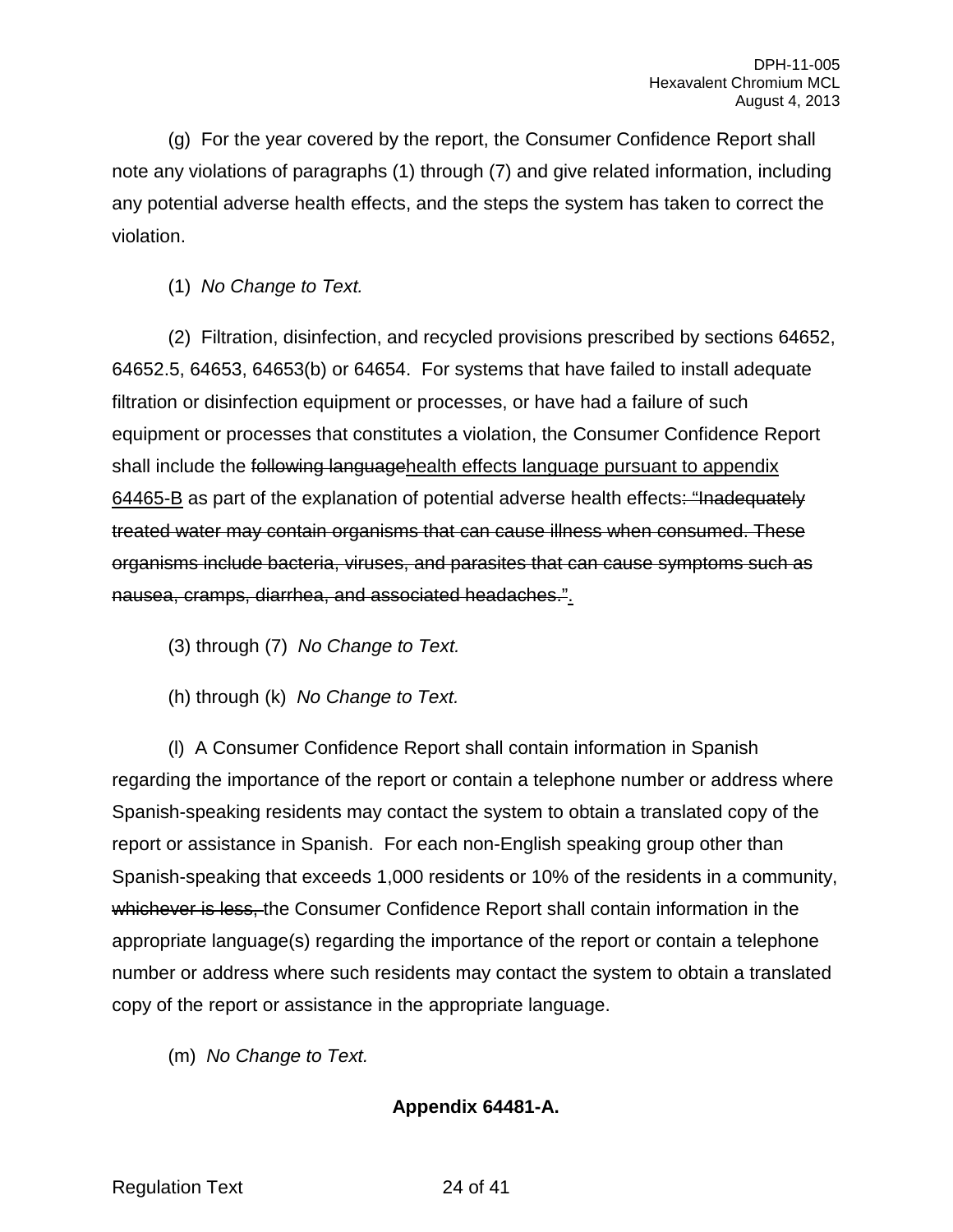## **Typical Origins of Contaminants with Primary MCLs, MRDLs, Regulatory Action Levels, and Treatment Techniques**

*Contaminant Major origins in drinking water*

## *Microbiological*

| Total coliform bacteria    | No Change to Text. |
|----------------------------|--------------------|
| Fecal coliform and E. coli | No Change to Text. |
| Turbidity                  | No Change to Text. |

#### *Surface water treatment*

| Giardia lamblia                    | No Change to Text. |
|------------------------------------|--------------------|
| <b>Viruses</b>                     |                    |
| Heterotrophic plate count bacteria |                    |
| Legionella                         |                    |
| Cryptosporidium                    |                    |

#### *Radioactive*

| Gross Beta particle activity          | No Change to Text.                 |
|---------------------------------------|------------------------------------|
| Strontium-90                          | No Change to Text.                 |
| Tritium                               | No Change to Text.                 |
| Gross Alpha particle activity         | No Change to Text.                 |
| Combined radium 226/228               | No Change to Text.                 |
| <b>Total Radium (for nontransient</b> | <b>Erosion of natural deposits</b> |
| noncommunity water systems)           |                                    |
| Uranium                               | No Change to Text.                 |

## *Inorganic*

| Aluminum | No Change to Text. |
|----------|--------------------|
| Antimony | No Change to Text. |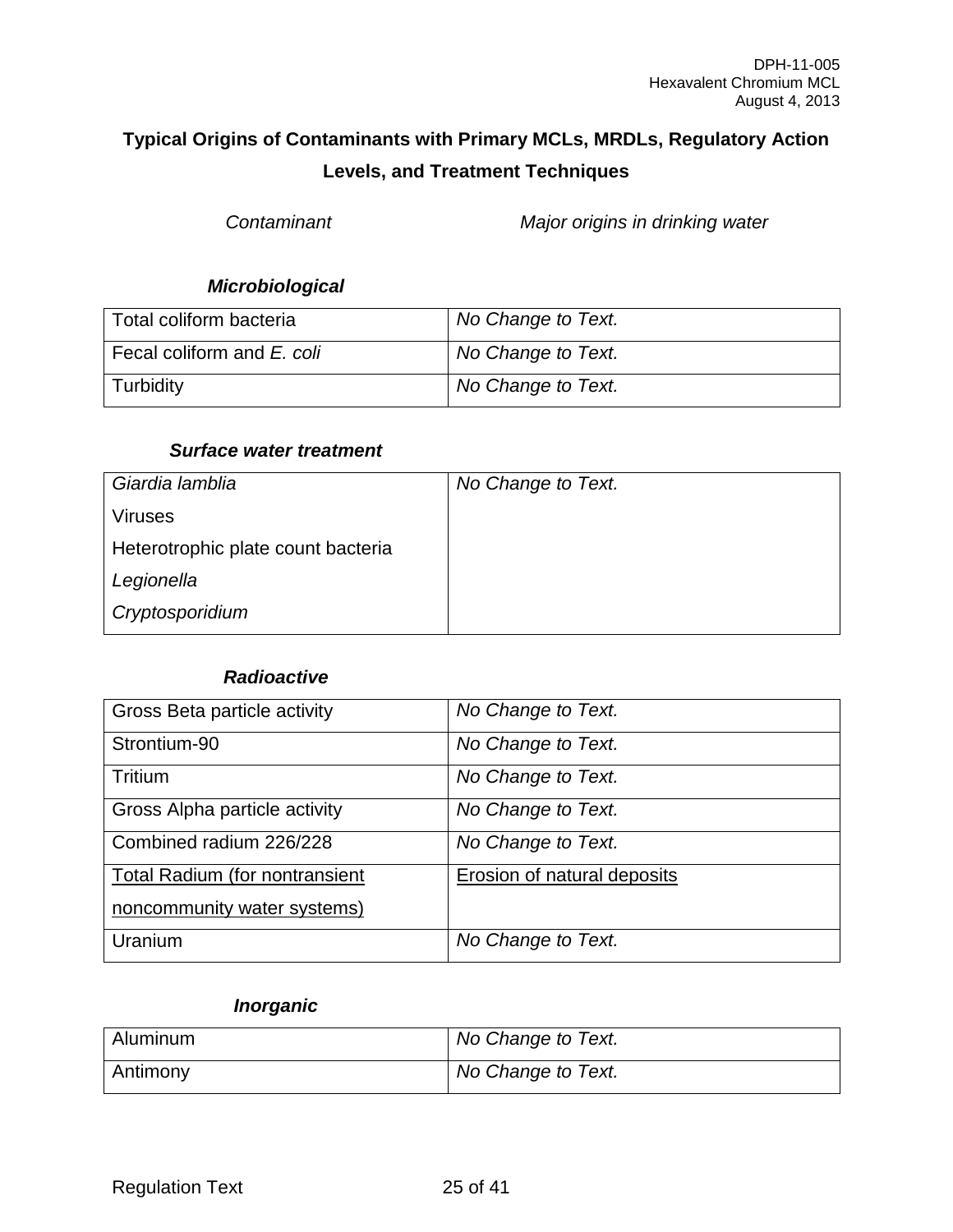| Arsenic             | No Change to Text.                               |
|---------------------|--------------------------------------------------|
| <b>Asbestos</b>     | No Change to Text.                               |
| <b>Barium</b>       | No Change to Text.                               |
| Beryllium           | No Change to Text.                               |
| Cadmium             | No Change to Text.                               |
| Chromium            | No Change to Text.                               |
| Copper              | No Change to Text.                               |
| Cyanide             | No Change to Text.                               |
| Fluoride            | No Change to Text.                               |
| Hexavalent chromium | Discharge from electroplating factories.         |
|                     | leather tanneries, wood preservation,            |
|                     |                                                  |
|                     | chemical synthesis, refractory production,       |
|                     | and textile manufacturing facilities; erosion of |
|                     | natural deposits                                 |
| Lead                | No Change to Text.                               |
| Mercury             | No Change to Text.                               |
| <b>Nickel</b>       | No Change to Text.                               |
| <b>Nitrate</b>      | No Change to Text.                               |
| <b>Nitrite</b>      | No Change to Text.                               |
| Perchlorate         | No Change to Text.                               |
| Selenium            | No Change to Text.                               |

# *Synthetic organic*

| $2,4-D$              | No Change to Text. |
|----------------------|--------------------|
| $2,4,5$ -TP (Silvex) | No Change to Text. |
| Acrylamide           | No Change to Text. |
| Alachlor             | No Change to Text. |
| Atrazine             | No Change to Text. |
| <b>Bentazon</b>      | No Change to Text. |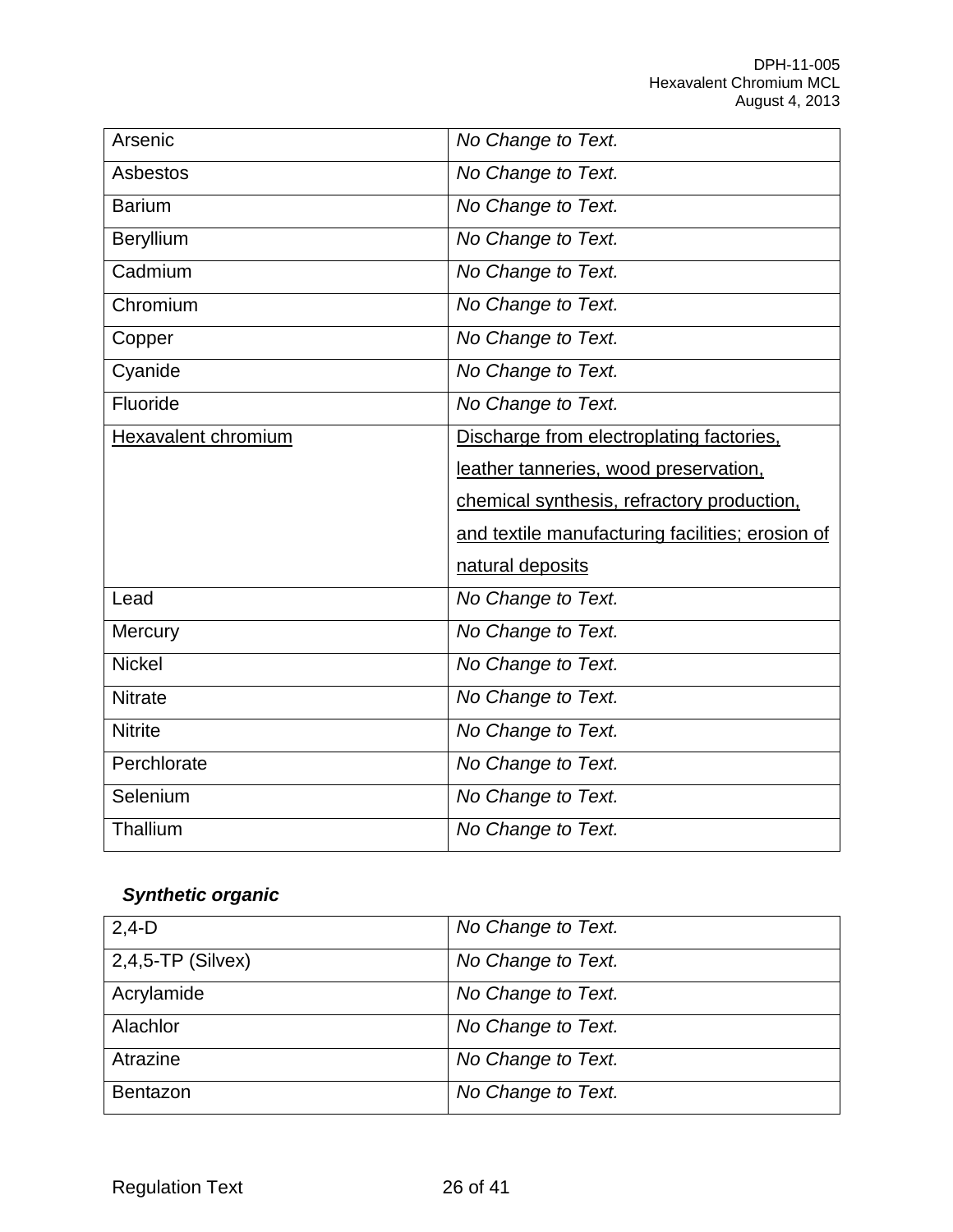| Benzo(a)pyrene [PAH]             | No Change to Text. |
|----------------------------------|--------------------|
| Carbofuran                       | No Change to Text. |
| Chlordane                        | No Change to Text. |
| Dalapon                          | No Change to Text. |
| Dibromochloropropane (DBCP)      | No Change to Text. |
| Di(2-ethylhexyl) adipate         | No Change to Text. |
| Di(2-ethylhexyl) phthalate       | No Change to Text. |
| <b>Dinoseb</b>                   | No Change to Text. |
| Dioxin [2,3,7,8-TCDD]            | No Change to Text. |
| Diquat                           | No Change to Text. |
| Endothall                        | No Change to Text. |
| Endrin                           | No Change to Text. |
| Epichlorohydrin                  | No Change to Text. |
| Ethylene dibromide (EDB)         | No Change to Text. |
| Glyphosate                       | No Change to Text. |
| Heptachlor                       | No Change to Text. |
| Heptachlor epoxide               | No Change to Text. |
| Hexachlorobenzene                | No Change to Text. |
| Hexachlorocyclopentadiene        | No Change to Text. |
| Lindane                          | No Change to Text. |
| Methoxychlor                     | No Change to Text. |
| Molinate [Ordram]                | No Change to Text. |
| Oxamyl [Vydate]                  | No Change to Text. |
| Pentachlorophenol                | No Change to Text. |
| Picloram                         | No Change to Text. |
| Polychlorinated biphenyls [PCBs] | No Change to Text. |
| Simazine                         | No Change to Text. |
| Thiobencarb                      | No Change to Text. |
| Toxaphene                        | No Change to Text. |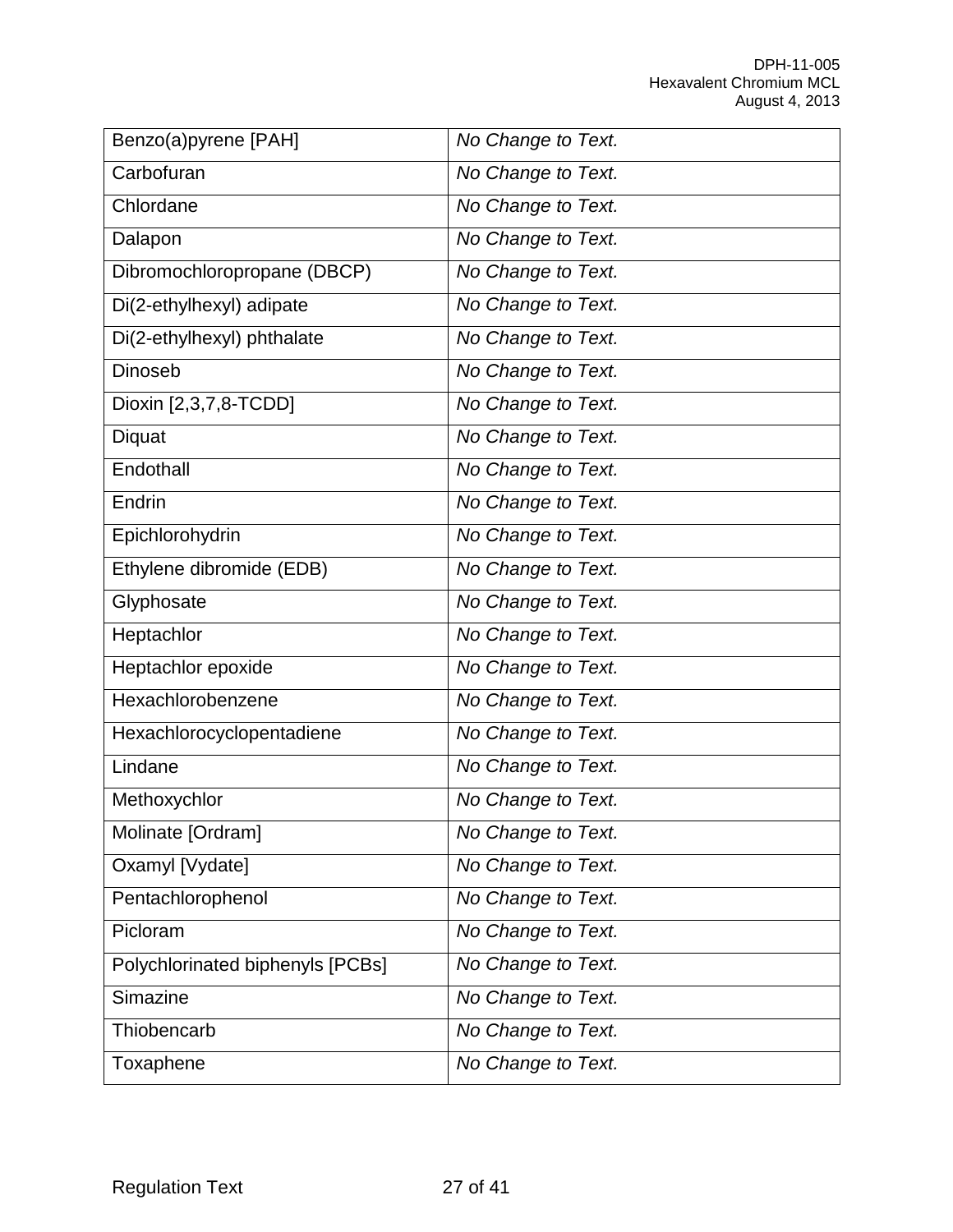## *Volatile organic*

| <b>Benzene</b>                        | No Change to Text. |
|---------------------------------------|--------------------|
| Carbon tetrachloride                  | No Change to Text. |
| 1,2-Dichlorobenzene                   | No Change to Text. |
| 1,4-Dichlorobenzene                   | No Change to Text. |
| 1,1-Dichloroethane                    | No Change to Text. |
| 1,2-Dichloroethane                    | No Change to Text. |
| 1,1-Dichloroethylene                  | No Change to Text. |
| cis-1,2-Dichloroethylene              | No Change to Text. |
| trans-1,2-Dichloroethylene            | No Change to Text. |
| Dichloromethane                       | No Change to Text. |
| 1,2-Dichloropropane                   | No Change to Text. |
| 1,3-Dichloropropene                   | No Change to Text. |
| Ethylbenzene                          | No Change to Text. |
| Methyl-tert-butyl ether (MTBE)        | No Change to Text. |
| Monochlorobenzene                     | No Change to Text. |
| <b>Styrene</b>                        | No Change to Text. |
| 1,1,2,2-Tetrachloroethane             | No Change to Text. |
| Tetrachloroethylene (PCE)             | No Change to Text. |
| 1,2,4-Trichlorobenzene                | No Change to Text. |
| 1,1,1-Trichloroethane                 | No Change to Text. |
| 1,1,2-Trichloroethane                 | No Change to Text. |
| Trichloroethylene (TCE)               | No Change to Text. |
| <b>Toluene</b>                        | No Change to Text. |
| Trichlorofluoromethane                | No Change to Text. |
| 1,1,2-Trichloro-1,2,2-Trifluoroethane | No Change to Text. |
| Vinyl chloride                        | No Change to Text. |
| <b>Xylenes</b>                        | No Change to Text. |

## *Disinfection Byproducts, Disinfection Byproduct Precursors, and Disinfectant*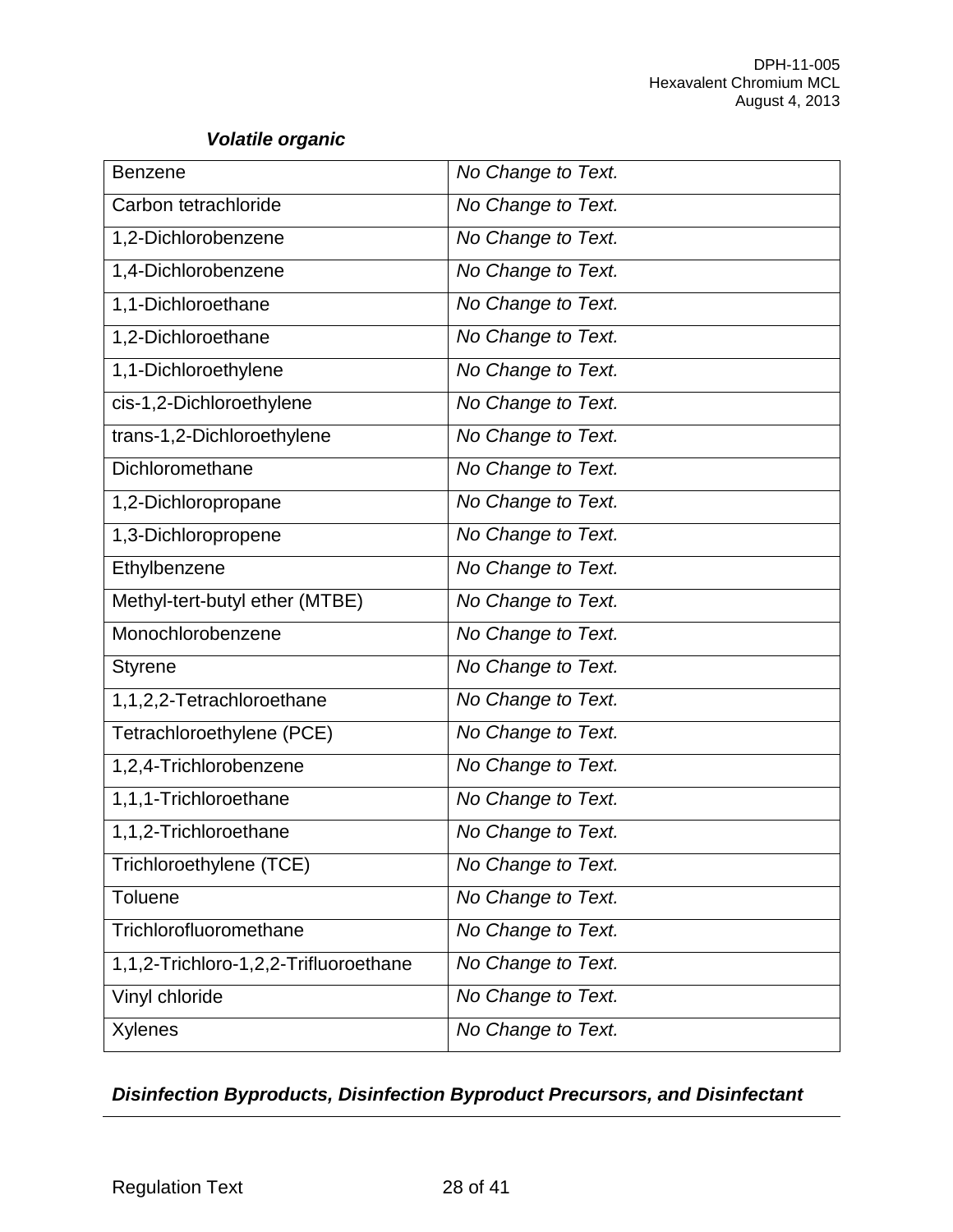## *Residuals*

| Total trihalomethanes (TTHM)      | No Change to Text. |
|-----------------------------------|--------------------|
| Haloacetic acids (five) (HAA5)    | No Change to Text. |
| <b>Bromate</b>                    | No Change to Text. |
| Chloramines                       | No Change to Text. |
| Chlorine                          | No Change to Text. |
| Chlorite                          | No Change to Text. |
| Chlorine dioxide                  | No Change to Text. |
| Control of disinfection byproduct | No Change to Text. |
| precursors (Total Organic Carbon) |                    |

## **Appendix 64481-B.**

## **Typical Origins of Contaminants with Secondary MCLs**

*Contaminant Major origins in drinking water*

| Aluminum                       | No Change to Text. |
|--------------------------------|--------------------|
| Color                          | No Change to Text. |
| Copper                         | No Change to Text. |
| Foaming Agents (MBAS)          | No Change to Text. |
| Iron                           | No Change to Text. |
| Manganese                      | No Change to Text. |
| Methyl-tert-butyl ether (MTBE) | No Change to Text. |
| Odor---Threshold               | No Change to Text. |
| Silver                         | No Change to Text. |
| Thiobencarb                    | No Change to Text. |
| Turbidity                      | No Change to Text. |
| Zinc                           | No Change to Text. |
| <b>Total dissolved solids</b>  | No Change to Text. |
| <b>Specific Conductance</b>    | No Change to Text. |
| Chloride                       | No Change to Text. |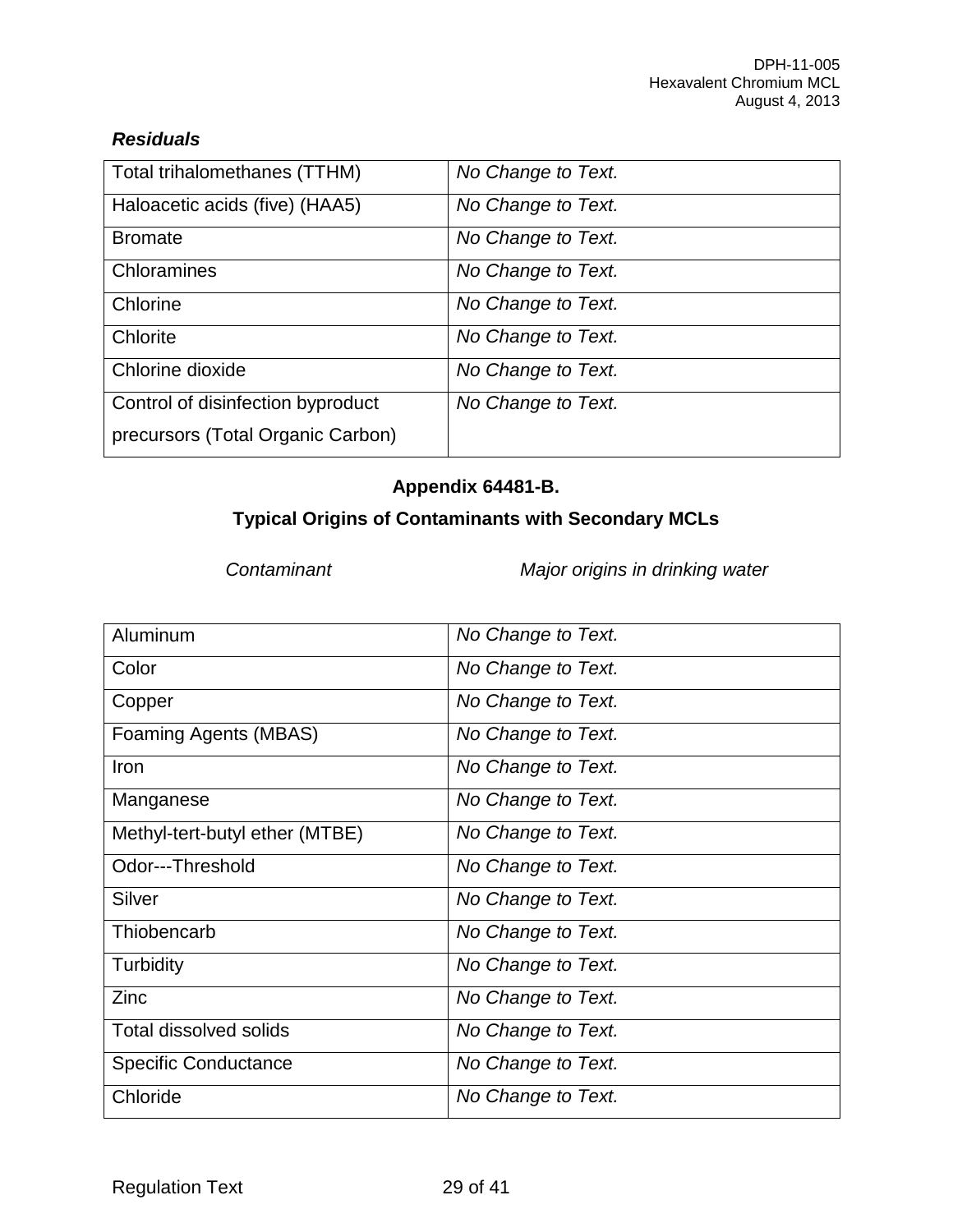| Sulfate | No Change to Text. |
|---------|--------------------|
|         |                    |

NOTE: Authority cited: Sections 116350, 116375, 131052 and 131200, Health and Safety Code. Reference: Sections 116275, and 116470 and 131051, Health and Safety Code.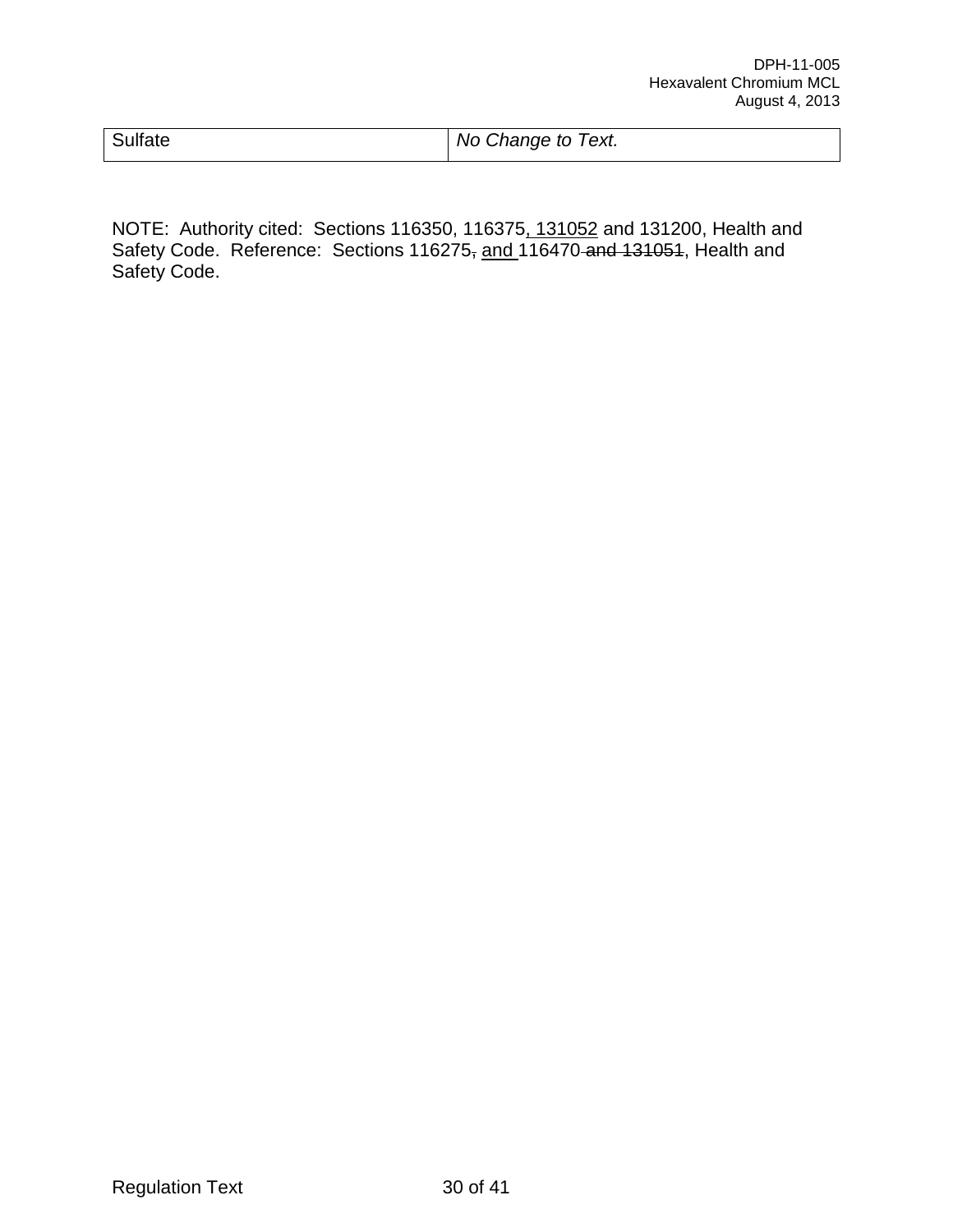#### **TITLE 22, CALIFORNIA CODE OF REGULATIONS DIVISION 4, CHAPTER 15.5, ARTICLE 1**

### **(8) Amend Section 64530 to read as follows:**

#### **§64530. Applicability of This Chapter.**

- (a) *No Change to Text.*
- (b) *No Change to Text.*

(c) Community water systems, and nontransient noncommunity water systems serving at least 10,000 persons, using a primary or residual disinfectant other than ultraviolet light or delivering water that has been treated with a primary or residual disinfectant other than ultraviolet light shall comply with the Individual Distribution System Evaluation (IDSE) requirements of 40 Code of Federal Regulations, parts 141.600 and either 141.601 and 141.605, 141.602 and 141.605, 141.603, or 141.604 (71 Fed. Reg. 483388 (January 4, 2006); as amended at 74 Fed. Reg. 3095830953 (June 29, 2009)), which are incorporated by reference.

(d) *No Change to Text.*

(1) Comply with the applicable TTHM and HAA5 compliance date in table 64530-A;

#### **Table 64530-A**

#### **TTHM and HAA5 Compliance Dates**

*Shall comply with TTHM and HAA5 monitoring pursuant to section 64534.2(d) by…* 

*Systems of this type…*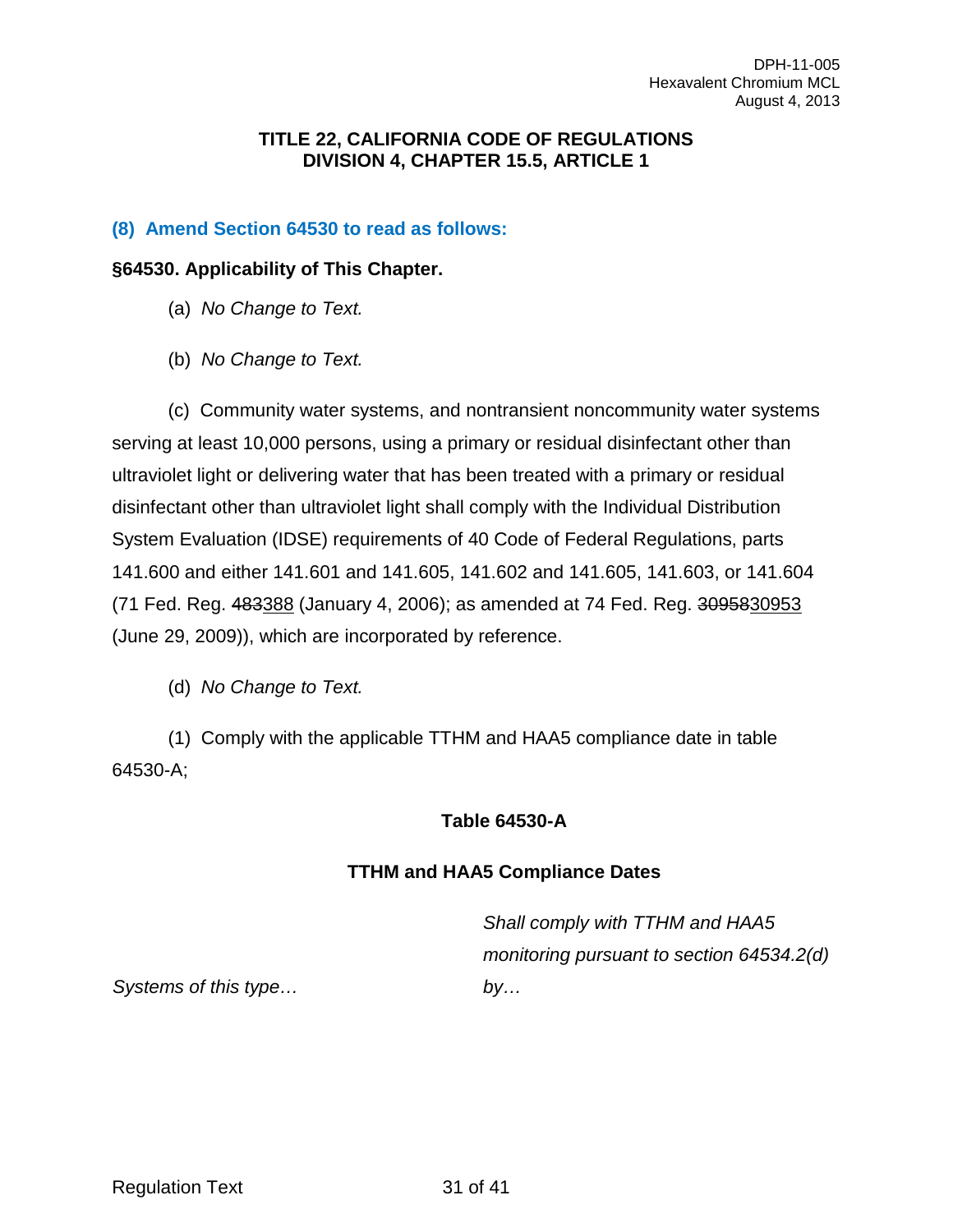| (a) Systems that are   | $(1)$ ≥100,000    | April 1, 2012   |
|------------------------|-------------------|-----------------|
| not part of a combined |                   |                 |
| distribution system    |                   |                 |
| and systems that       | $(2)$ 50,000 $-$  | October 1, 2012 |
| serve the largest      | 99,999            |                 |
| population in the      |                   |                 |
| combined distribution  |                   |                 |
| system and serving a   | $10,000 -$<br>(3) | October 1, 2013 |
| population of          | 49,999            |                 |

| $(4)$ < 10,000                      | October 1, 2013, if no Cryptosporidium<br>monitoring is required pursuant to 40 Code<br>of Federal Regulations part 141.701(a)(4)<br>(71 Fed. Reg. 770654 (January 5, 2006)),                                                   |
|-------------------------------------|---------------------------------------------------------------------------------------------------------------------------------------------------------------------------------------------------------------------------------|
|                                     | which is incorporated by reference; or                                                                                                                                                                                          |
|                                     | October 1, 2014, if Cryptosporidium<br>monitoring is required pursuant to 40 Code<br>of Federal Regulations part 141.701(a)(4)<br>or (a)(6) (71 Fed. Reg. 770654 (January 5,<br>2006)), which are incorporated by<br>reference. |
| (b) Other consecutive or wholesale  | At the same time as the system with the                                                                                                                                                                                         |
| systems that are part of a combined | earliest compliance date in the combined                                                                                                                                                                                        |
| distribution system                 | distribution system.                                                                                                                                                                                                            |

(2) *No Change to Text.*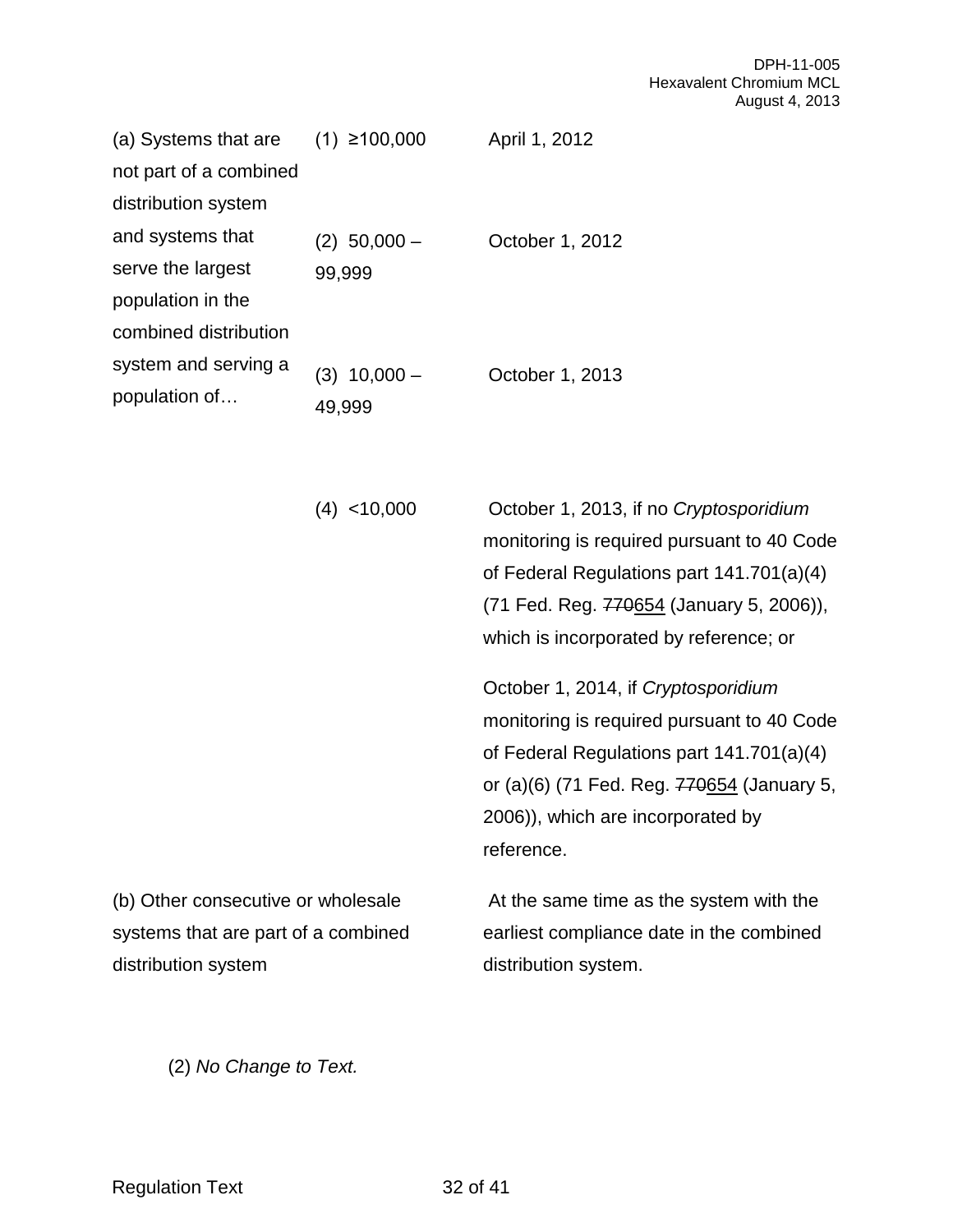(3) *No Change to Text.*

NOTE: Authority cited: Sections 116350, 116375, 131052 and 131200, Health and Safety Code. Reference: Section 116350, Health and Safety Code.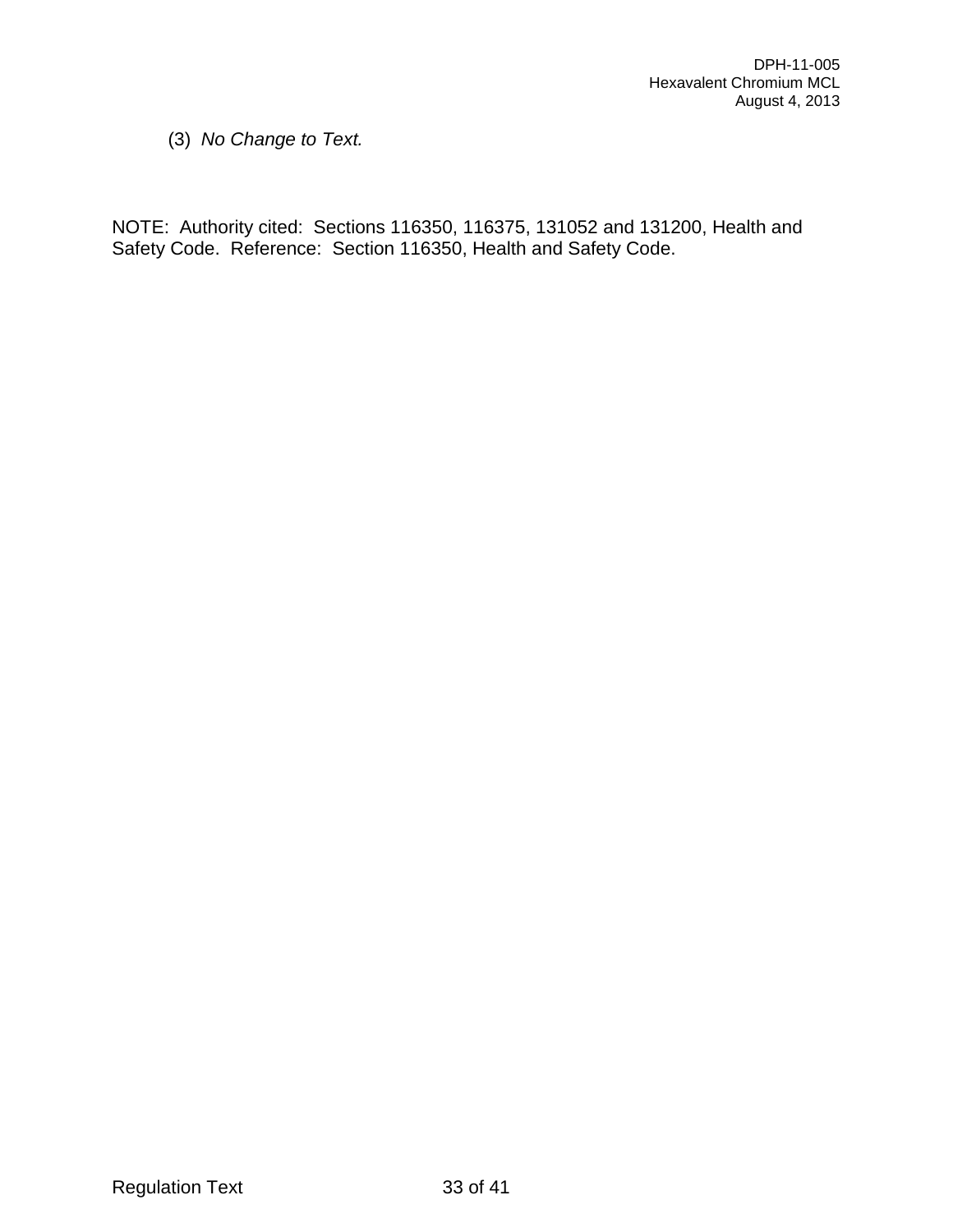#### **TITLE 22, CALIFORNIA CODE OF REGULATIONS DIVISION 4, CHAPTER 15.5, ARTICLE 3**

#### **(9) Amend Section 64534 to read as follows:**

#### **§64534. General Monitoring Requirements.**

(a) Except as provided in subsection (b), analyses required pursuant to this chapter shall be performed by laboratories certified by the Department to perform such analyses pursuant to Article 3, commencing with section 100825, of Chapter 4 of Part 1 of Division 101, Health and Safety Code. Unless otherwise directed by the Department, analyses shall be made in accordance with EPA approved methods as prescribed in 40 Code of Federal Regulations, part 141.131 (63 Fed. Reg. 6946669390 (December 16, 1998), as amended at 66 Fed. Reg. 37763770 (January 16, 2001), 71 Fed. Reg. 479388 (January 4, 2006), 71 Fed. Reg. 37168 (June 29, 2006), and 74 Fed. Reg. 3095830953 (June 29, 2009)), which are incorporated by reference.

(b) through (g) *No Change to Text.*

NOTE: Authority cited: Sections 116350, 116375, 131052 and 131200, Health and Safety Code. Reference: Sections 116350, 116385 and 116555, Health and Safety Code.

## **(10) Amend Section 64534.2 to read as follows:**

## **§64534.2. Disinfection Byproducts Monitoring.**

- (a) *No Change to Text.*
- (1) *No Change to Text.*

(2) Systems on reduced monitoring shall resume monitoring at the frequency specified in column C of table 64534.2-A in the quarter immediately following the quarter in which the system exceeds 0.060 mg/L for the TTHM annual average or 0.045 mg/L for the HAA5 annual average, or 4.0 mg/L for the source water TOC annual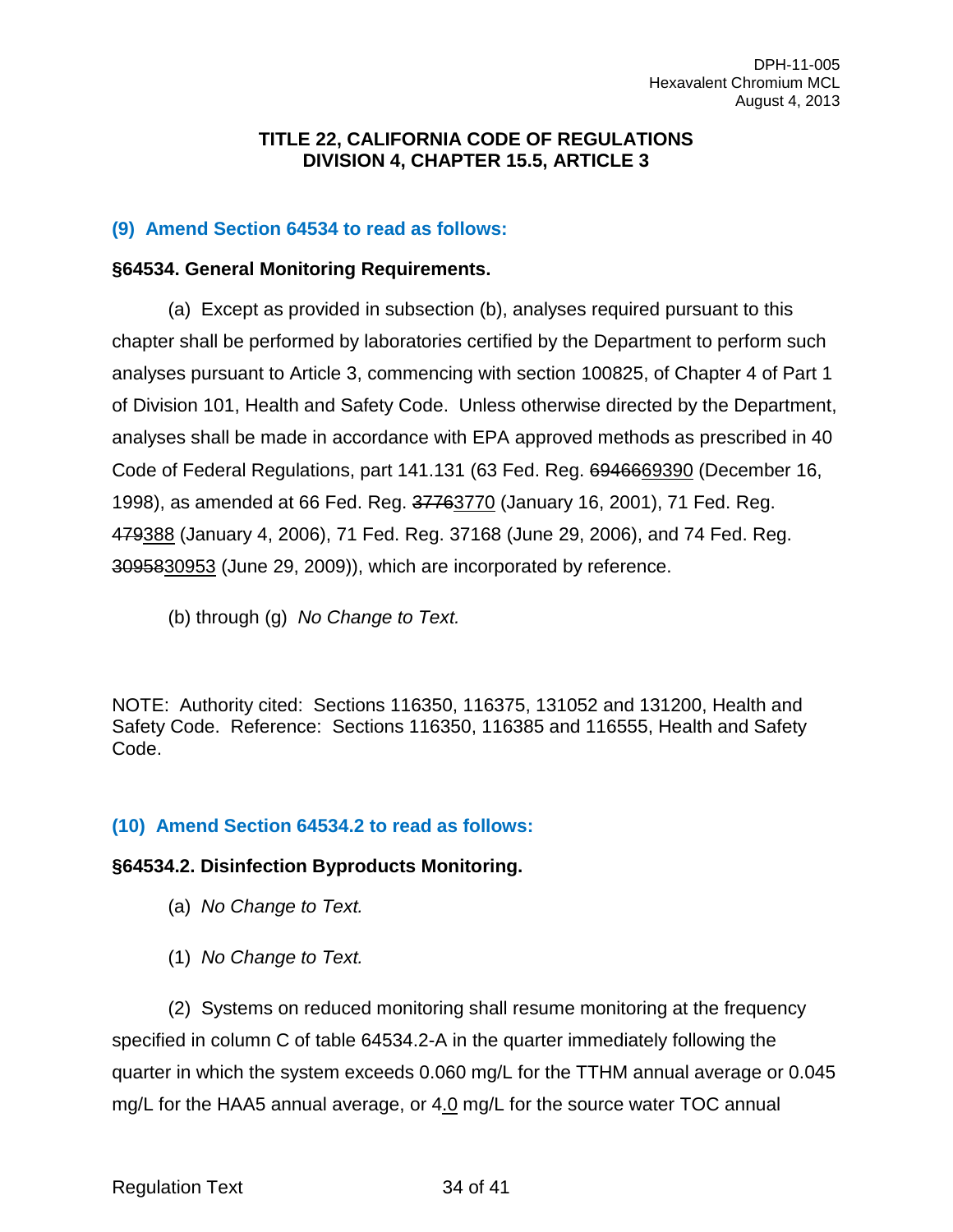average. For systems using only ground water not under the direct influence of surface water and serving fewer than 10,000 persons or for systems using approved surface water and serving fewer than 500 persons, if either the TTHM annual average is  $>0.080$ mg/L or the HAA5 annual average is >0.060 mg/L, the system shall go to increased monitoring identified in column D of table 64534.2-A in the quarter immediately following the quarter in which the system exceeds 0.080 mg/L or 0.060 mg/L for the TTHM and HAA5 annual averages, respectively; and

- (3) *No Change to Text.*
- (b) *No Change to Text.*
- (c) *No Change to Text.*

(1) Systems shall take one sample per month for each treatment plant in the system using ozone. Samples shall be taken at the entrance to the distribution system while the ozonation system is operating under normal conditions;

(2) Systems may reduce bromate monitoring from monthly to once per quarter, if the system's running annual average bromate concentration is ≤0.0025 mg/L based on monthly bromate measurements under paragraph (1) for the most recent four quarters, with samples analyzed using Method 317.0 Revision 2.0, 321.8, or 326.0. The system shall notify the Department in writing within 30 days of the change in monitoring frequency. The system shall continue monthly bromide monitoring of the source water to remain on reduced bromate monitoring; and

(3) Systems shall resume routine bromate monitoring pursuant to paragraph (1) and notify the Department in writing within 30 days of the change in monitoring frequency if:

(A) Tthe running annual average bromate concentration, computed quarterly, is greater than 0.0025 mg/L; or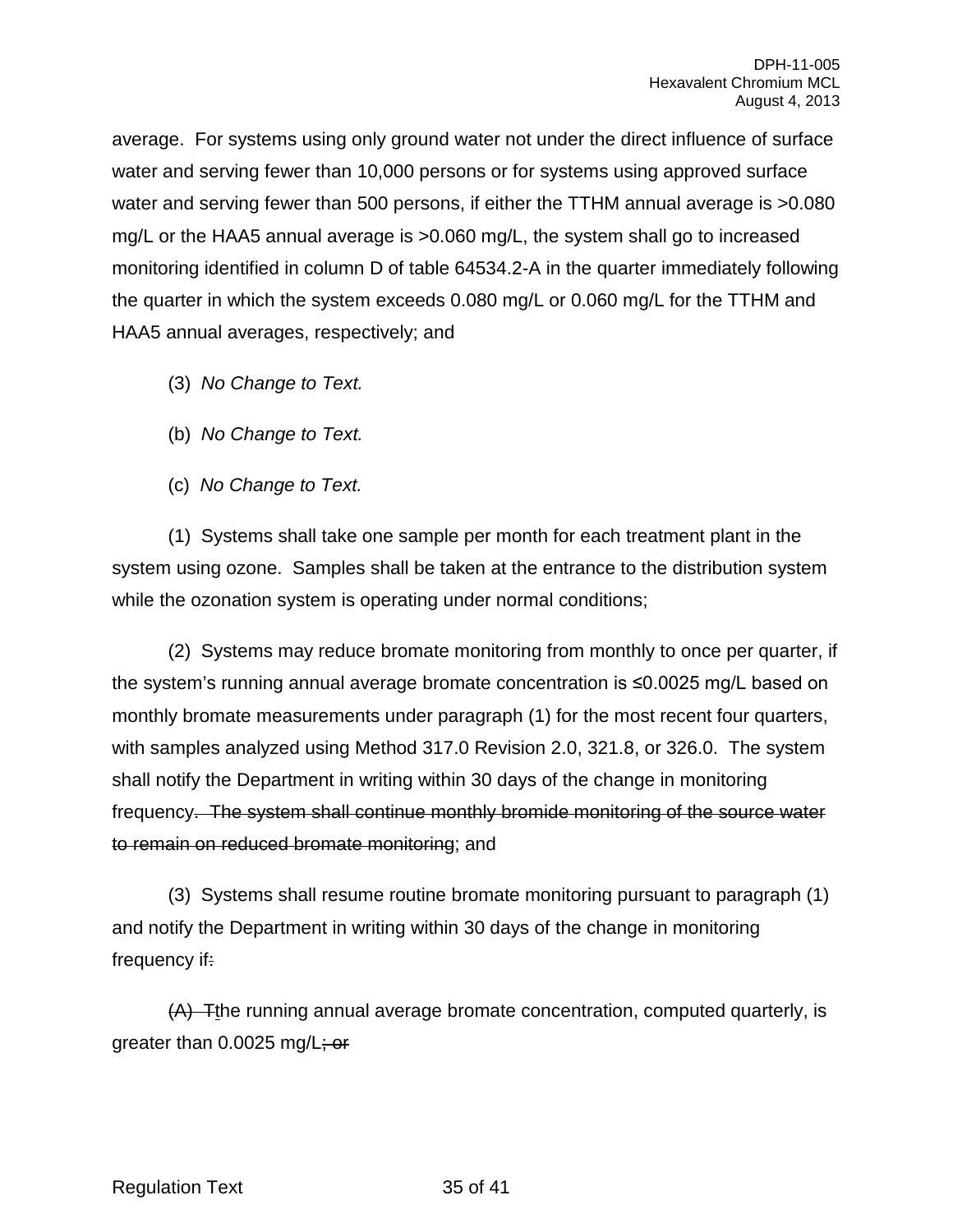(B) The running annual average source water bromide concentration, computed quarterly, is equal to or greater than 0.05 mg/L based upon representative monthly measurements.

(d) *No Change to Text.*

(1) *No Change to Text.*

(2) Undisinfected systems that begin using a disinfectant other than UV light after the applicable dates in 40 Code of Federal Regulations, part 141.600 (71 Fed. Reg. 483388, January 4, 2006), which is incorporated by reference, shall consult with the Department to identify compliance monitoring locations for this subsection. Systems shall then develop a monitoring plan in accordance with section 64534.8 that includes those monitoring locations;

(3) through (4) *No Change to Text.*

NOTE: Authority cited: Sections 116350, 116375, 131052 and 131200, Health and Safety Code. Reference: Sections 116350, 116385 and 116555, Health and Safety Code.

## **(11) Amend Section 64534.8 to read as follows:**

#### **§64534.8. Monitoring Plans.**

- (a) *No Change to Text.*
- (b) *No Change to Text.*
- (1) *No Change to Text.*
- (2) *No Change to Text.*

(3) For compliance monitoring pursuant to section 64534.2(d), monitoring dates and the elements specified in subparagraphs (1) and (2).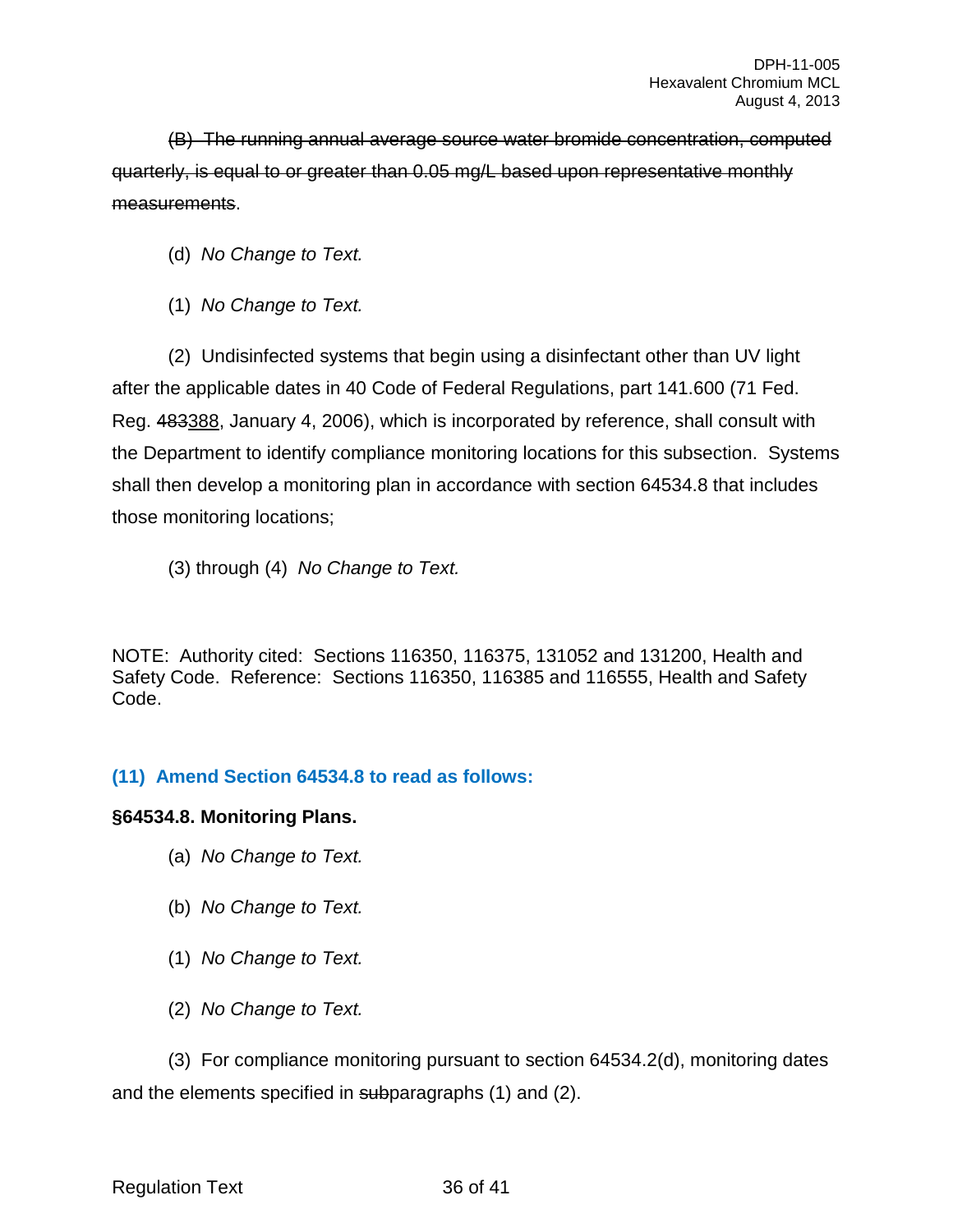(c) *No Change to Text.*

(d) *No Change to Text.*

(1) Do not have sufficient TTHM and HAA5 compliance monitoring locations under section 64534.2(a) to identify the required number of TTHM and HAA5 compliance monitoring locations indicated in 40 Code of Federal Regulations part 141.605(b) (71 Fed. Reg. 487388 (January 4, 2006), as amended at 74 Fed. Reg. 30953 (June 29, 2009)), which is incorporated by reference, shall:

(A) *No Change to Text.*

(B) *No Change to Text.*

(2) Have more TTHM and HAA5 compliance monitoring locations under section 64534.2(a) than required for TTHM and HAA5 compliance monitoring indicated in 40 Code of Federal Regulations part 141.605(b) (71 Fed. Reg. 487388 (January 4, 2006), as amended at 74 Fed. Reg. 30953 (June 29, 2009)), which is incorporated by reference, shall identify the locations to use by alternating selection of locations representing high TTHM levels and high HAA5 levels until the required number of compliance monitoring locations have been identified.

(e) *No Change to Text.*

NOTE: Authority cited: Sections 116350, 116375, 131052 and 131200, Health and Safety Code. Reference: Sections 116350, 116385, 116530 and 116555, Health and Safety Code.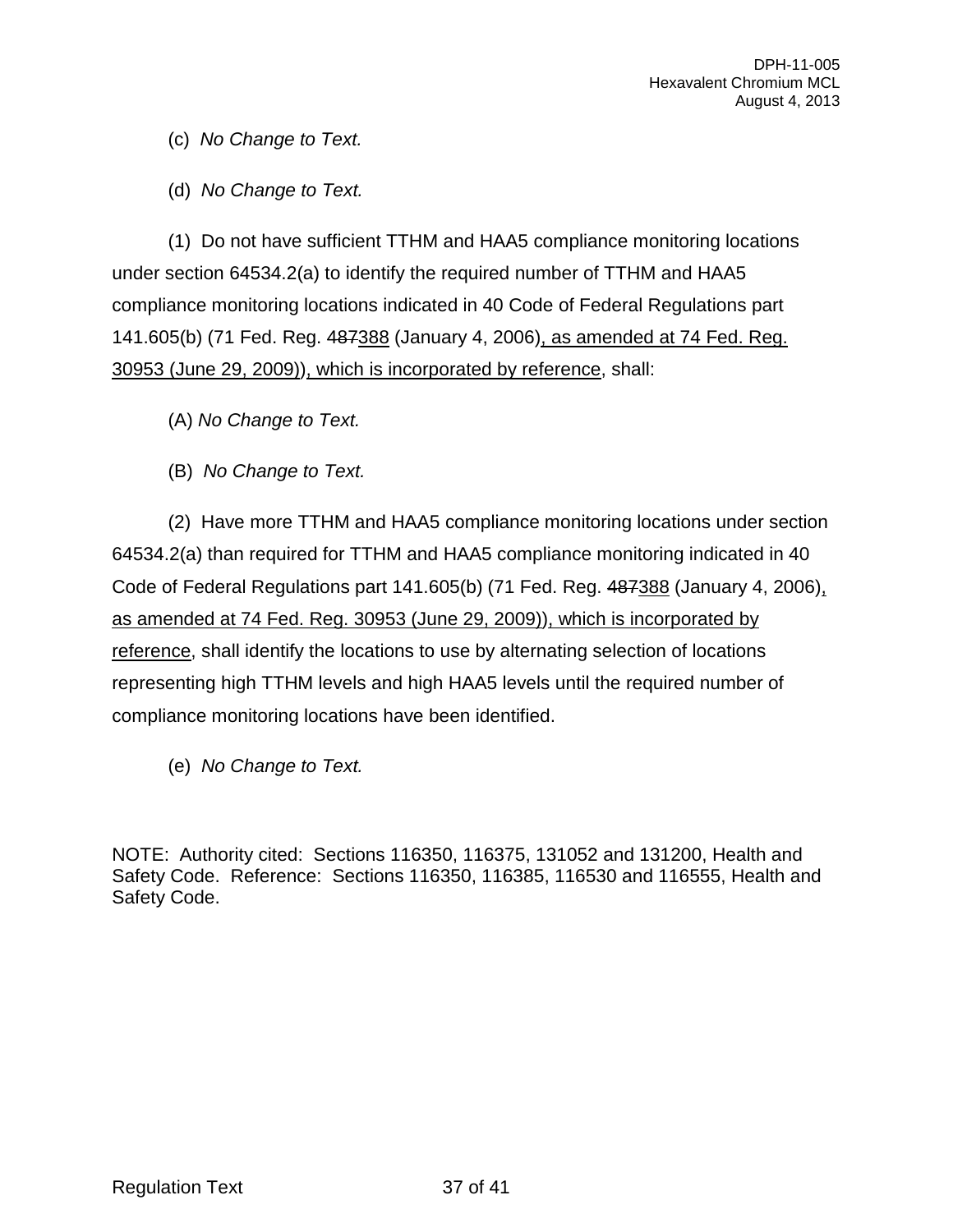#### **TITLE 22, CALIFORNIA CODE OF REGULATIONS DIVISION 4, CHAPTER 15.5, ARTICLE 4**

## **(12) Amend Section 64535.2 to read as follows:**

#### **§64535.2. Determining Disinfection Byproduct Compliance.**

(a) During the first year of monitoring for disinfection byproducts under sections 64534.2(a), (b), and (c), the system shall comply with paragraphs (1) through (3). During the first year of monitoring for TTHM and HAA5 under section 64534.2(d), the system shall comply with paragraphs (1) through (3) at each monitoring location:

(1) The averagesum of the first quarter's results, divided by four, shall not exceed four times the MCLs specified in section 64533.

(2) The averagesum of the first and second quarter's results, divided by four, shall not exceed two times the MCLs specified in section 64533.

(3) The averagesum of the first, second, and third quarter's results, divided by four, shall not exceed 4.33 times the MCLs specified in section 64533.

(b) TTHM and HAA5 MCL compliance, as monitored pursuant to section 64534.2.(a), shall be determined as follows:

(1) through (4) *No Change to Text.*

(c) *No Change to Text.*

(d) Compliance for chlorite shall be based on the results of samples collected by the system pursuant to sections 64534.2(b).

(1) *No Change to Text*.

(2) If the average of an individual sample from the three-sample set taken pursuant to section 64534.2(b)(2) and its confirmation sample taken pursuant to section 64634.2(b)(4) exceeds the chlorite MCL, the system is in violation of the MCL and shall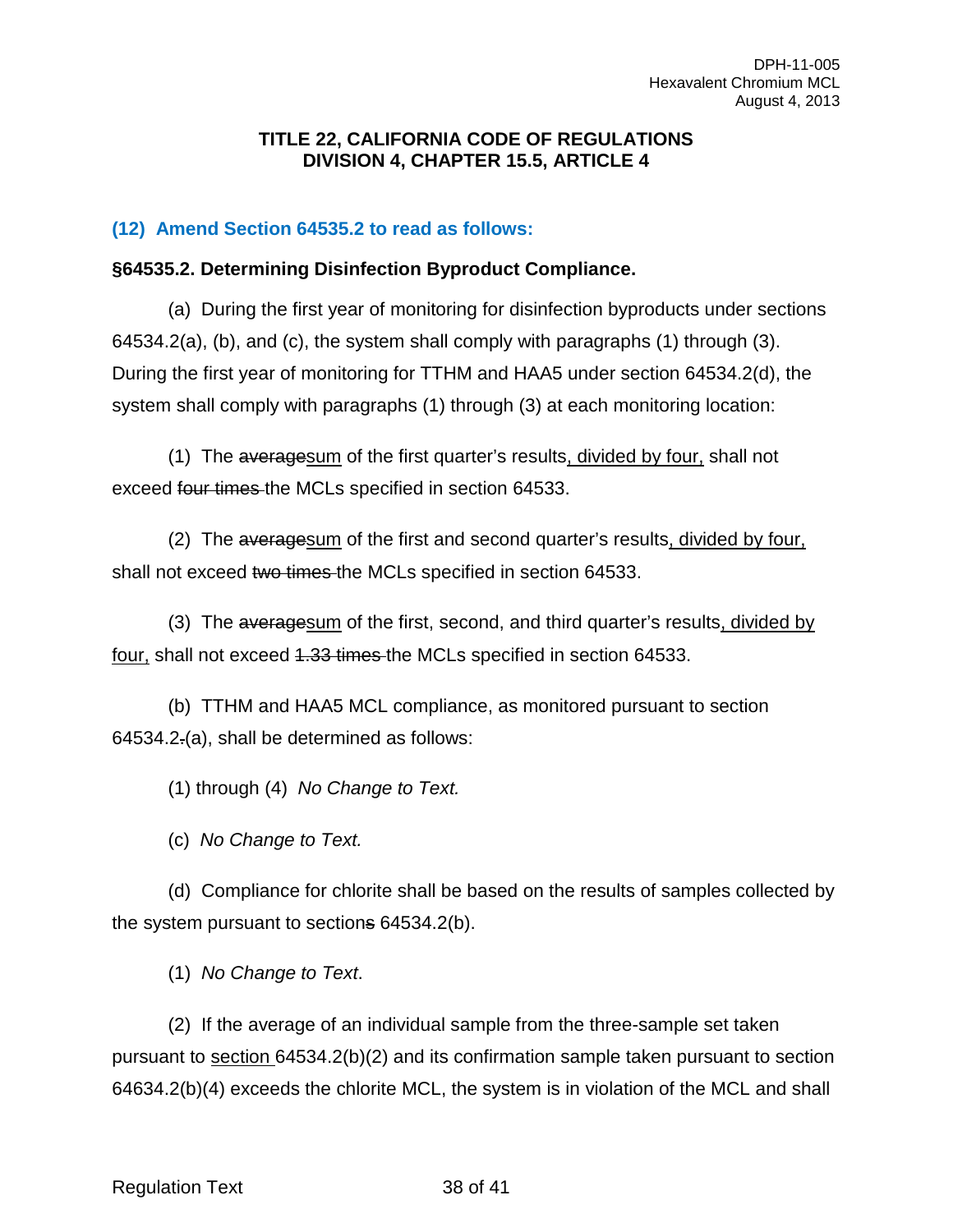take the corrective action and notify and report as described in paragraph (1). If the average of the individual sample and its confirmation does not exceed the MCL, the system shall inform the Department of the results within seven days from receipt of the original analysis. Failure to take a confirmation sample pursuant to section 64534.2(b)(4) is also an MCL violation and the system shall notify and report as described in paragraph (1); and

(3) If any two consecutive daily samples taken at the entrance to the distribution system exceed the chlorite MCL and all distribution system samples taken pursuant to section 64534.2(b)(1) are less than or equal to the chlorite MCL, the system is in violation of the MCL and shall take corrective action to reduce the concentration of chlorite to a level below the MCL at the point of sampling. The system shall notify the public pursuant to the procedures for nonacute health risks in sections 64463, 64463.4, and 64465, including the language in appendix 64465-G, in addition to reporting to the Department pursuant to sections 64537 through 64537.6. Failure to monitor at the entrance to the distribution system the day following an exceedance of the chlorite MCL at the entrance to the distribution system is also an MCL violation and the system shall notify and report as described in this paragraph.

(e) *No Change to Text.*

NOTE: Authority cited: Sections 116350, 116375, 131052 and 131200, Health and Safety Code. Reference: Sections 116350, 116450 and 116460, Health and Safety Code.

## **(13) Amend Section 64535.4 to read as follows:**

#### **§64535.4. Determining Disinfectant Residuals Compliance.**

(a) During the first year of monitoring for disinfection residuals under section 64534.4 the system shall comply with the following: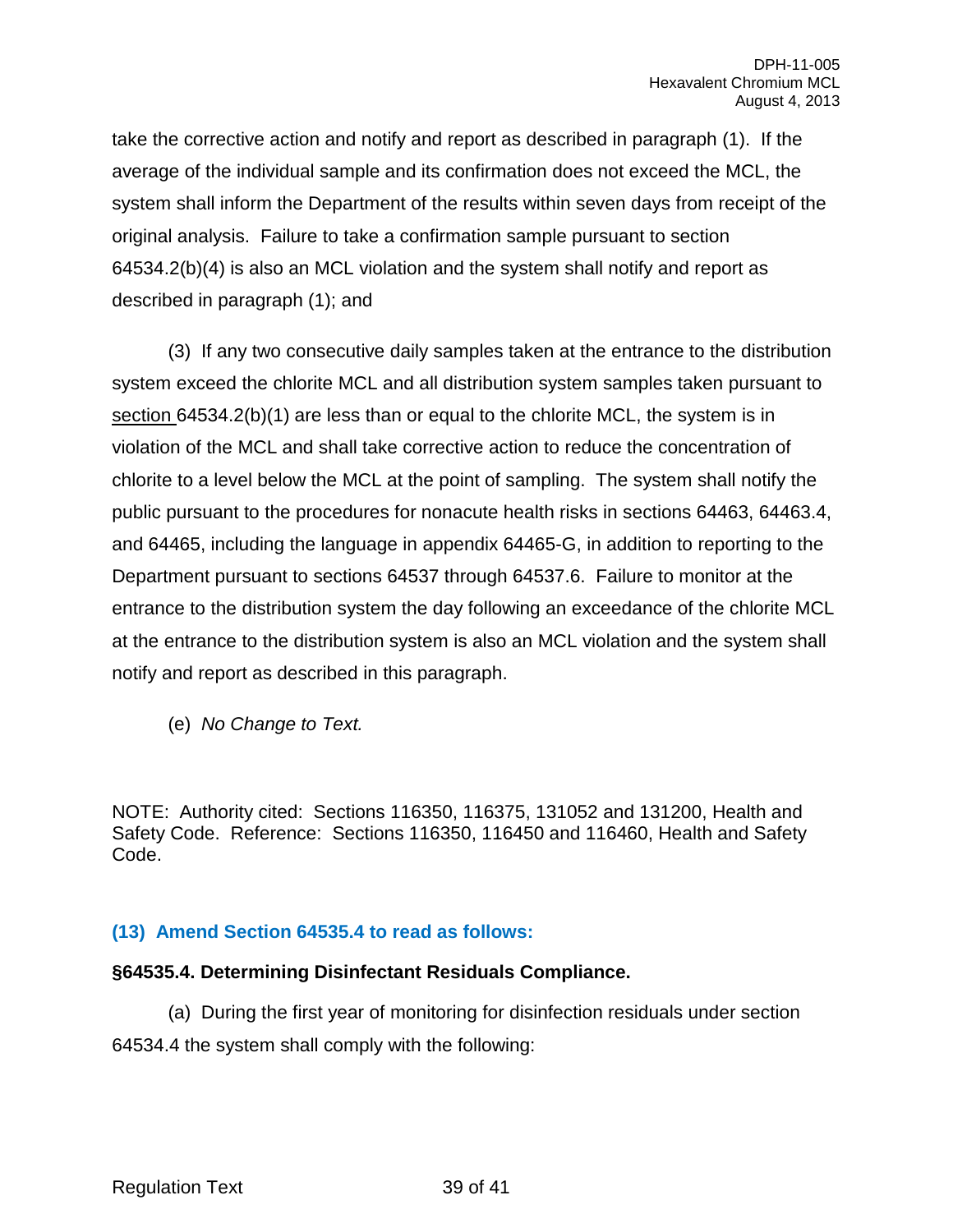(1) The averagesum of the first quarter's results, divided by four, shall not exceed four times the MRDLs specified in section 64533.5;

(2) The averagesum of the first and second quarter's results, divided by four, shall not exceed two times the MRDLs specified in section 64533.5; and

(3) The averagesum of the first, second, and third quarter's results, divided by four, shall not exceed 4.33 times the MRDLs specified in section 64533.5.

(b) *No Change to Text.*

(c) *No Change to Text.*

NOTE: Authority cited: Sections 116350, 116375, 131052 and 131200, Health and Safety Code. Reference: Sections 116350, 116450 and 116460, Health and Safety Code.